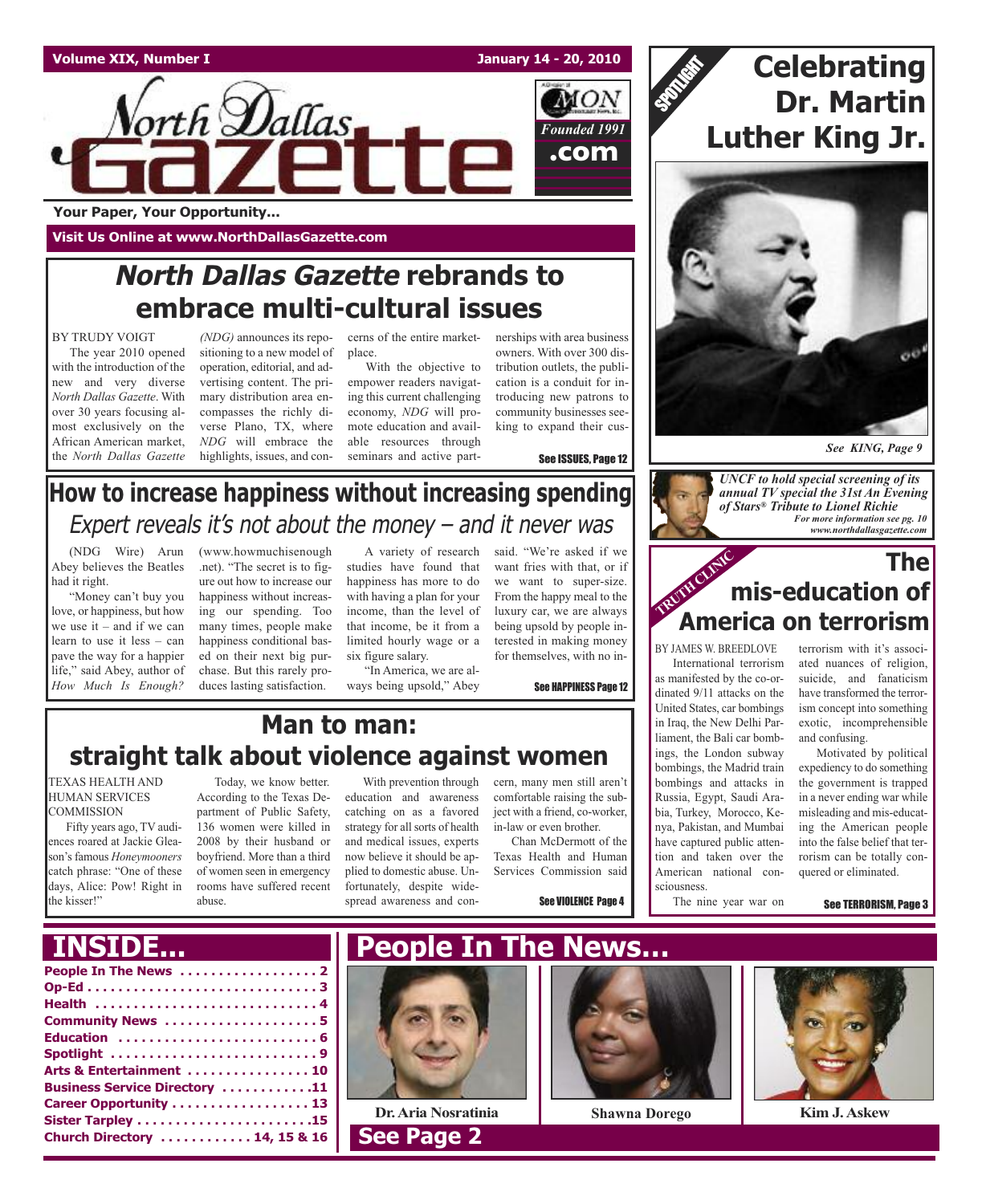### **Dr.Aria Nosratinia**

(NDG Wire) If you've ever wished your cellphone had greater range, better sound quality and longer battery life, then rest assured Dr. Aria Nosratinia is doing what he can to make your dream come true.

And for his efforts, the UT Dallas professor has been named an IEEE fellow, one of the highest honors bestowed by the Institute of Electrical and Electronics Engineers.

The tribute recognizes him for more than 10 years of work in communication and information theory, particularly his ongoing work on what's known as cooperative wireless communications.

"This is a method that essentially extends the range or quality of wireless communication, reduces the use of battery power, or a combination of the above," said Nosratinia, a professor of electrical engineering in the Erik Jonsson School of Engineering and Computer Science at UT Dallas.

"In particular, my group has developed what is known as coded cooperation, which has become a

### **Shawna Dorego**

(NDG Wire) Jaguar Luxury Beauty, makers of Jaguar Luxury remi hair extensions and Jaguar Luxury cosmetics has opened a new showroom in the Dallas Market Center's World Trade Center Building in Dallas, Texas.

The new showroom will stock fusion hair extensions, clip in hair extensions, lace wigs and hair pieces, color cosmetics, shampoos, etc. While most

showrooms in the Dallas Market Center's World Trade Center Building offer apparel and fashion accessories to retailers and fashion boutiques, this will be the first company in the Dallas Market Center dedicated to the beauty professional.

"Our newest location was specifically chosen to allow professional stylists and salon owners an opportunity to expand revenue by

### **Kim J.Askew**



(NDG Wire) Kim J. Askew, a partner with K&L Gates, will be honored by the Dallas Bar Association with the "Martin Luther King Jr. Justice Award" at a noon luncheon on Monday, January 18, at The Belo Mansion (2101 Ross Avenue, Dallas). The event is open to the public.

"Kim Askew is a truly incredible and remarkable person," said Ike Vanden Eykel, DBA's 2010 president. "She has already done more in her career than most people dream of doing in a lifetime, and she is not even close to being finished. When she speaks, people listen—and do so carefully. Askew is known across our country as a leader. That she is a role model for those who come behind her goes without saying."

Following graduation from Georgetown University Law School, Askew moved to Dallas to clerk for the late Judge Jerry Buchmeyer. She began her law career at Hughes & Hill, which is now part of her current firm K&L Gates LLP, where she has been a partner since 1991. Askew's contributions to the Dallas community and profession are numerous.

*2 | January 14 - 20, 2010 | North Dallas Gazette | visit us online at www.NorthDallasGazette.com*

She is a widely published author and national speaker on a cross section of labor and litigation issues. She has been recognized numerous times as a Texas Super Lawyer and one of the top 50 women lawyers in the state. She received the 2007 Profiles in Leadership Award from the SMU Annual Women's Symposium in recognition of her significant impact on the city of Dallas and the quality of life for women overall. Girls Inc. honored her with its "She Knows Where She Is Going Award." She was one of 30 selected from the more than 22,000 women practicing law in Texas on a list of "Extraordinary Women in Texas Law."

Askew recognizes that, without sacrifices made by Dr. King and the multitude of civil rights advocates, she may have been denied the

two wireless devices jointly transmit their signals using both of their antennas, resulting in improved voice clarity, higher data rates, lower transmit power and longer battery life. ement in next-generation wireless communications.

hot topic of research and has been cited by hundreds of other research works."

In coded cooperation, ratory, is the 13th member

giving them immediate access to hair extensions and beauty products they can retail to clients. In the minds of young women, hair extensions are an accessory just like handbags, bracelets, and earrings. Beauty professionals may visit our showroom or order via phone or the internet for immediate delivery of hair extensions and beauty products," said Shawna Dorego, President. "We understand the beauty professional's need for quality products, but most importantly, the

opportunity to make the City is home to over 100

tion and trends."

foregoing contributions. "Dr. King envisioned the day when people of all races would be afforded opportunities on the basis of their talents and their contributions," said Askew. "I work to make the dream real—every day."

The keynote speaker for the MLK Justice Award Luncheon will be Robert J. Grey Jr., 2004-2005 president of the American Bar Association. Mr. Grey is a partner in the Richmond, Va., office of Hunton & Williams. In addition to his volunteer leadership within the ABA, Mr. Grey has chaired the Greater Richmond Chamber of Commerce, the Greater Richmond Partnership and Youth Matters and was president of the Richmond Crusade for Voters. He currently serves as Vice Chair of the

of the school's faculty to be named an IEEE fellow. This is a designation granted annually to a select group of the organization's 370,000 members who have exhibited "an extraordinary record of accomplishments."

He is also well-known for earlier research in image and video processing.

"Some of my work on removing the artifacts of image compression remains state-of-the-art to this day," he said.

lows images and video to be compressed heavily and yet be upgraded at the receiving end to a higher quality level than was previously thought



cultures and languages. "I got a lot of inspiration riding the subway or people watching in SOHO, Greenwich Village or Uptown. I love New York because it is the most diverse city on the planet. I wanted to create

Hunton & Williams Community Service Committee.

The MLK award luncheon is open to the public; the

plated lunch costs \$12.76. RSVPs are required. Contact BAvina@dallasbar.org for reservations.

Friday.



wireless technology is expected to be an important el-

Cooperative

Nosratinia.

who is also director of the Jonsson School's Multimedia Communications Labo-

need for education on how to best utilize those products. The Jaguar Luxury Beauty showroom will host several professional education seminars on hair extension application and maintenance, hair loss solutions, as well as, makeup applica-

Shawna Dorego is a New York City native. Growing up in such a diverse place gave Dorego both the fortitude and desire to create a cosmetic brand for all women. New York "This class of work al-

possible." While his cooperative communication research continues to advance, his research group is also active in functional magnetic resonance imaging, where he hopes recent results will translate into more efficient algorithms for medical diagnostics.

Nosratinia received his Ph.D. in electrical and computer engineering from the University of Illinois at Urbana-Champaign and held visiting appointments at Princeton University, Rice University and UCLA prior to joining UT Dallas in 1999.

a line that would look great on all my friends. If you are young and hip or want to feel young and hip, Jaguar Luxury Beauty is right for you. Our motto is …Be Beautiful Everyday. In New York City, fashion, beauty, and cosmetics are made for everyone."

To contact Jaguar Luxury Beauty you may visit 2050 N. Stemmons Fwy, Suite 7894, Dallas or call 214-447-7600 ext. 2121 between the hours of 10 a.m. to 5 p.m. Monday through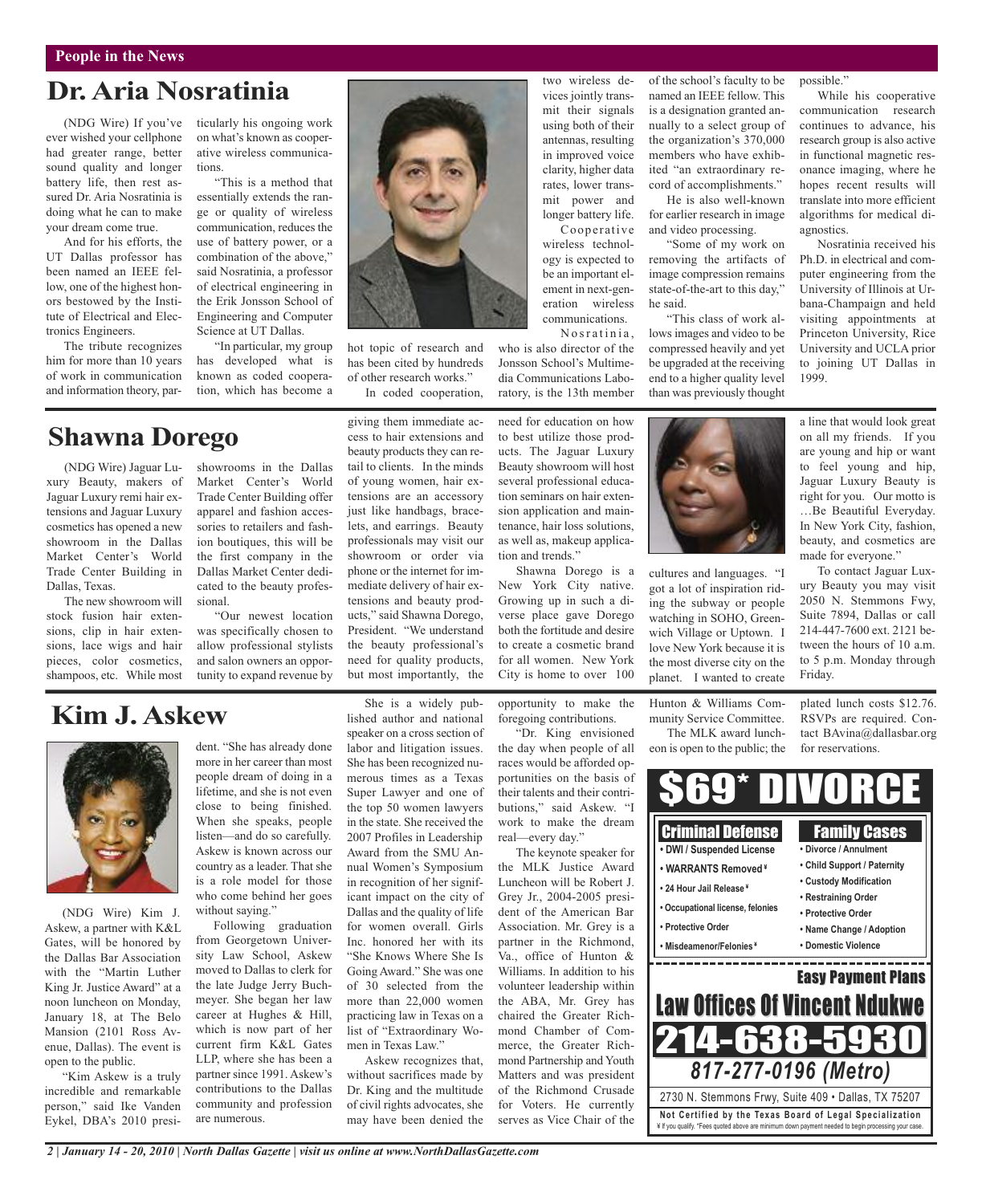₩



**Publisher's Office:** Phone: (972) 516-2992 Fax: (972) 509-9058 publisher@northdallasgazette.com

2002 National Winner A. Philip Randolph Award For Excellence in Journalism

#### **Sales Department:**

Phone: (972) 606-7498 Fax: (972) 509-9058 opportunity@northdallasgazette.com

#### **Editorial Department:**

Phone: (972) 516-2992 Fax: 1 (261) 569-4191 editor@northdallasgazette.com S. A **Website: www.NorthDallasGazette.com** TPA



3401 Custer Rd, Suite 169 • Plano, Texas 75023

### STAFF

**Chairman Emeritus** *Jim Bochum 1933 – 2009*

**Published By** *Minority Opportunity News, Inc.*

> **Office Manager** *Rosie Roberts*

> > **Production** *Suzanne Plott*

**Special Projects Manager** *Edward Dewayne "Preacher Boy" Gibson, Jr.*

**Religious/ Marketing Editor** *Shirley Demus Tarpley*

**Advisory Board:**

*John Dudley Myrtle Hightower Fred Moses Annie Dickson Cecil Starks Willie Wattley Coty Rodriguez-Anderson B. J. Williams Denise Upchurch Barbara Simpkins, ADVISORY BOARD SECRETARY*

> *Keith Rock* **Distribution**

*Chris Ewing*

*MON-The Gazette assumes no responsibility for unsolicited material and reserves the right to edit and make appropriate revisions.*

**Advisory Board Committees:**

*Public Relations Planning and Implementation* Cecil Starks, CHAIRPERSON *Business Growth Referral* John Dudley, CHAIRPERSON *Program Policy Development* Annie Dickson, CHAIRPERSO *Quality Assurance* Myrtle Hightower, CHAIRPERSON Coty Rodriguez

**VP of Sales & Marketing** *Trudy Voigt* **Assignment Editor** *972-606-3890* **Editor** *Ruth Ferguson* **Contributing Writers** *Ivy Carter* **Theater Critic** *Rick Elina* **Photography** *Laquisha Buchanan Edna Dorman* **National Marketing Director** *Michael T. Caesar*

*The North Dallas Gazette, formerly Minority Opportunity News,* **was founded July, 1991, by Jim Bochum and Thurman R. Jones**

# **Jobs in clean energy offer opportunities**

BY EMMANUEL K. GLAKPE (NNPA) - Is there anything more important than reducing the federal deficit? Yes, it's creating well-paying jobs in major industries to lift the United States out of the greatest economic collapse since the Great Depression.

And when it comes to the staggering rate of unemployment, no community needs jobs more than Black Americans who have suffered the most from the misguided economic policies of the past decade that led to the recession. The

unemployment rate within the Black community currently stands at 15.6 percent, a much higher rate than for all other races that are tracked by the Labor Department. As Bob Herbert pointed out recently in The New York Times, in discussing the overall impact of the recession, "there was no net job creation – none – between December 1999 and now. None!"

This has to change and it needs to begin in the energy sector. The centerpiece of a jobs plan should be to expand and extend tax credits to companies that invest in plant and equipment. This saves them money, improves cash flow and encourages them to modernize.

The stimulating impact on business investment and on job creation would be huge. Consider what it would do to help boost the construction of new nuclear power plants, which are the key to meeting the nation's growing need for electricity.

Because no nuclear plants have been built in this country in the last 30 years, more than 90 percent of the components and equipment for new reactors must be imported from abroad. This helps to explain why the estimated cost of building a new nuclear plant has reached \$7 billion and Wall Street banks are unwilling to provide private financing for construction unless utilities receive government loan guarantees.

If plant components and equipment were built in the United States, the picture might be very different. It

#### See OPPORTUNITIES Page 12

### **TERRORISM,** continued fromPage <sup>1</sup>

The war against terrorism, as currently constructed, has no chance of success because there has been no realistic success criteria defined. The anti-terrorism program is antiquated, cost-ineffective, mismanaged, driven by political opportunism and fear inducement with minimal relationship to relevant terrorism facts.

This article is not intended as a broad indictment against the administration but is a plea that a corrective be made, based on facts, to the methods that have not produced satisfactory results in combating terrorism for almost a decade. In fact, what has been implemented since the 9/11 attacks have made things worse.

A new terrorism program should not be decided upon by the continued trial and error methods being used that merely tweak previously failed programs and throw more money and bureaucracy at the problem.

Rather, It is a matter of exercising common sense in approaching, preparing, and educating the American people with the proper facts in order to deal with the reality of the terrorism threat instead of the perception of what ought to be.

The first reality is to stop perpetrating the unrealistic expectation of winning a war in the sense of stopping all

terrorist attacks. It is possible to make terrorist plots less likely to succeed but NOT possible to prevent them entirely.

The Foreign Policy Research Institute in a paper entitled "The History and Future of Suicide Terrorism" concluded that despite the historical roots of suicide terrorism even with the kamikazes in WWII, the era of suicide terrorism really began in Lebanon in the early 1980s. Terrorism can be best understood if we think of it as a military innovation, not as something exotic, and if we study it from a diffusion perspective and not emotionally.

Diffusion is the cooperation between extremist organizations in conducting training, operations, and support in terrorist methods that has continued to grow even when the organizations do not share motives or ideology.

Statistics from the National Counterterrorism Center (NCTC) show that approximately 57,978 terrorist attacks occurred since 2005. Fatalities during this period attributed to terrorist acts totaled 73,301. They were highest in Iraq with 11,760, the United States is second with 3,227 and India, Pakistan, Israel, Columbia, Russia, Lebanon, Algeria, and Afghanistan round out the top ten.

The Near East and Southeast Asia accounted for over 73 percent of the deaths and 76 percent of the attacks in 2008. By comparison, the Western Hemisphere reported 370 deaths and 362 attacks representing 2.5 percent and 3.0 percent respectively of the world wide totals. Over 50 percent of the individuals killed in the terrorist attacks reported for 2008 were Muslims.

There were 154 known terrorist organizations distributed throughout some 48 countries with Afghanistan (13), Pakistan (12), Lebanon (10) and India (9) topping the list. Iraq and Israel tied for seventh place with 6 known organizations. The United States along with 26 other countries had 1 known terrorist organization.

The "enemy" will remain an invisible presence, unseen except for its devastating effects when an attack occurs, creating more fear.

Fear-based based responses are conducive to unreasoned reflective actions based on guesses and hunches, the creation of massive agencies without accountability, and awarding lucrative contracts for databases and equipment that cannot be integrated into connecting dots.

Who besides the contractors have benefited from the development of the massive NCTC database or the full

body scanners that have been sitting in warehouses for months?

Economist Mancur Olson argues that as countries and bureaucracies age, they develop more and more sublayers and decision points. As specialization infiltrates an organization and it develops more extensive bureaucratic layering, it becomes much harder for the organization to change what it is doing if it turns out that it should do something different because of the massive inertia.

And with massive layers of bureaucracy it becomes more difficult to access accountability.

Without accountability, there is total freedom to make egregious errors without any thought of possible personal consequences

Once accountability is lost there is no avenue for employees to call attention to mistakes, waste, fraud, abuse and illegal acts.

Whistle blowing is out of the question because there is no protection afforded. The resultant mis-education and misunderstanding of terrorisms reality, if not corrected, will continue to pose serious threats and risks to America's safety.

*Comments or opinions may be sent to the writer at: www.truthclinic.com*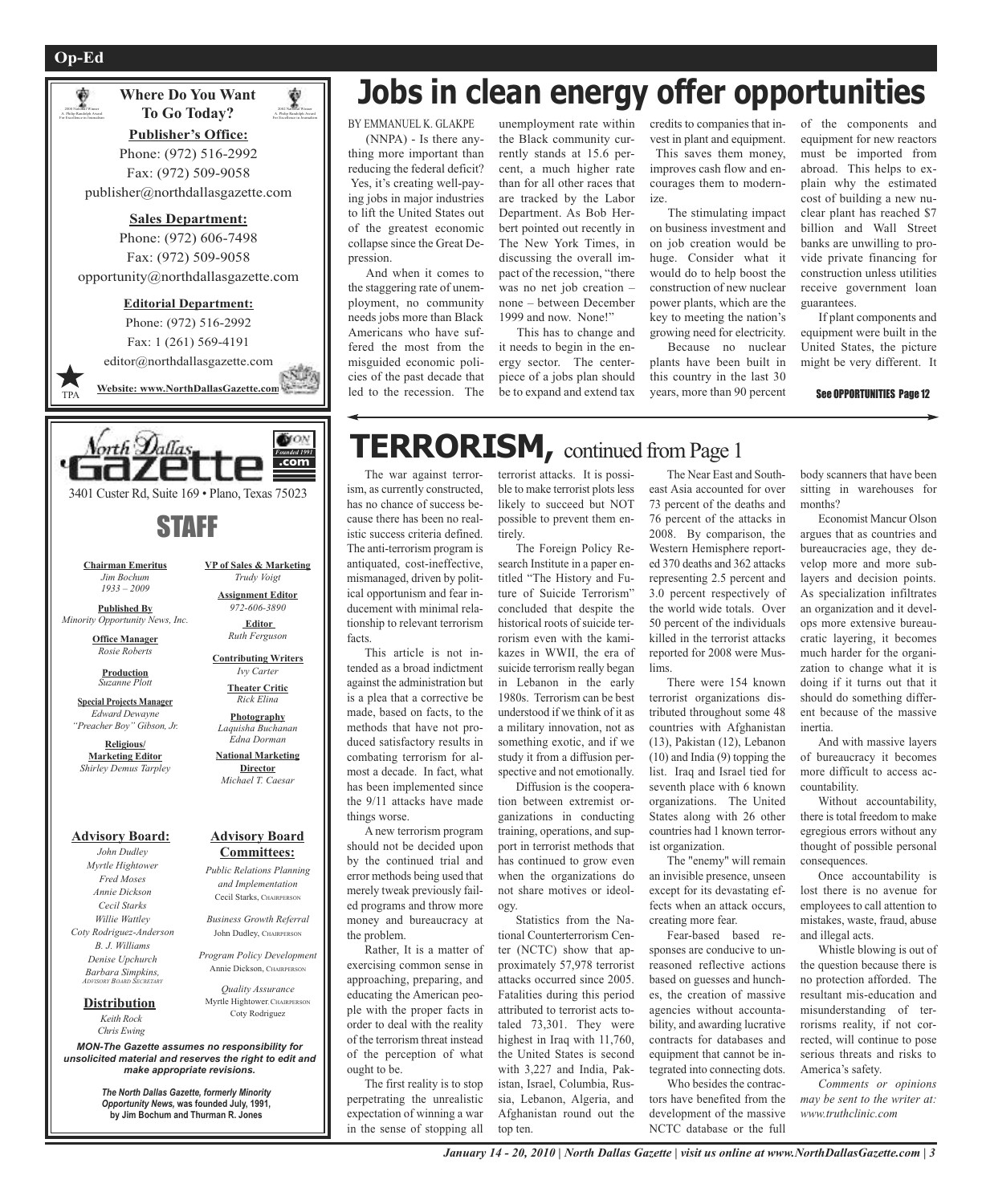#### **Health**

# **Essilor Vision Foundation to host Kids Vision Fest**

(NDG Wire) In an effort to eliminate poor vision and its lifelong consequences, Essilor Vision Foundation and the Kids Vision for Life Coalition will host *Kids Vision Fest* on Tues., Jan. 19, from 10 a.m.  $-5$  p.m. at the J. Erik Jonsson Central Library (1515 Young St., Dallas, 75201). Note: Jan. 19 is a school holiday for Dallas and Irving school districts.

Free and open to the general public, *Kids Vision Fest* will provide free vision screenings to all children ages 4 to 12. Free eye exams and new glasses – featuring the latest styles in eyeglass frames provided by Nouveau Eyewear – will be offered to children who currently cannot afford vision care and do not qualify for other programs such as Medicaid.

Also, optometrists and an ophthalmologist who accept Medicaid and CHIP will be available as well. Essilor Vision Foundation expects to conduct eye exams and provide glasses free of charge to approximately 500 children at *Kids Vision Fest*.

In addition to vision care, *Kids Vision Fest* will offer an array of activities, games, arts and crafts, and entertainment. The line-up includes story-time book readings throughout the day by authors Kristine Kahanek and Rhonda Fischer, artist/writer Karen Blessen, storyteller Brent Simpson, illustrator Don Tate and artist Lamberto Alverez. Other highlights include visits from the "Eyeball Scientist," Mavs Man and Sparky the Firedog; musical performances by Garland ISD's Brandenburg Middle School band; clown visits; Wii games; a variety of creative arts activities; and a "Playing It Safe" presentation by the Ferguson Road Initiative. The various areas – "I See," "I Read," "I Play"

and "I Will Be" – will help children to connect the dots between good vision and success in school and life.

The surprising reality is that one in four American children has an uncorrected vision problem – and the number can climb much higher in inner-city communities – yet research suggests many of those children are not wearing glasses today. If these vision problems are not addressed, research shows that children may face lifelong struggles with literacy, low self-esteem, unemployment, poverty and crime. (In fact, Essilor Vision Foundation found that 78% of the incarcerated youth in two of the Dallas County Juvenile Justice facilities had at least one vision problem).

"It's all about connecting the dots. Good vision is so crucial – a child must be able to see to learn. If vision problems aren't corrected at

a young age, children fall behind and may never catch up," said Ed Fjordbak, president and CEO of the Essilor Vision Foundation. "That's when they tend to drop out of school or land in the juvenile justice system."

Founded in 2007, Essilor Vision Foundation is a public charity established by Dallas-based Essilor of America, the leading manufacturer of optical lenses in the United States. The Foundation's mission is to eliminate poor vision and its lifelong consequences. Specifically, the Foundation provides free eye exams and new prescription eyewear through in-school and partnership programs to children who cannot get them otherwise.

It also educates parents, teachers, caregivers, and community leaders to be aware of the implications of poor vision and watch for

signs of vision problems in children.

Essilor Vision Foundation is supported by the Kids Vision for Life Coalition, which is believed to be the first-ever community-wide effort to identify children's vision care as a key tool in improving literacy skills. The Coalition Advisory Board is comprised of government and community leaders including U.S. Senator Kay Bailey Hutchison, Dallas Mayor Tom Leppert and Dallas ISD Superintendent Dr. Michael Hinojosa.

The Kids Vision for Life Coalition partners include American Foundation for the Blind; Boys & Girls Clubs; Catholic Charities of Dallas, Inc.; The Catholic Foundation; Central Dallas Ministries; ChildCareGroup; Circle of Support; Communities in Schools Dallas Region; Dallas County Juvenile Department; Dallas ISD; Dallas Public Library; Dallas Regional Chamber; DFW AHEC; Earning by Learning; Education is Freedom; Essilor Vision Foundation; Ferguson Road Initiative; H.I.S. BridgeBuilders; Happy Hill Farm; Lions Sight and Tissue Foundation; Low Vision Clinic; North Dallas Shared Ministries; North Texas Food Bank; Northern Texas PGA; OneSight; Parkland; Prevent Blindness; Salesmanship Club; The Center for Community Health at UNT Health Science Center; The Foundation for Community Empowerment; The Legacy Center for Public Policy; United Way; Vision Regeneration; Volunteer Center of North Texas; and YWCA of Metropolitan Dallas.

For more information about Kids Vision Fest, please go to www.essilorvision.org or call 214-996- 1280.

### **VIOLENCE,** continued fromPage <sup>1</sup>

#### this needs to change.

"It's not just a private matter. It happens in some form to at least half of American women – maybe your daughter, sister or co-worker. It affects everyone in the family, especially children. If your friend or family member is mistreating his wife or girlfriend, it's your responsibility to help however you can."

*Say Something to Him About It*

Ignoring abusive behavior has the same effect as approval. If you think a buddy, co-worker or family member is abusing his girlfriend or spouse, tell him it's wrong. Express your concerns for the safety of his partner.

Tell him you care about him, but you don't approve of his behavior and can't tolerate it.

Offer solutions. Recommend counseling. Suggest he call someone – a minister, a hotline, you even – if he feels out of control.

If you know his behavior is criminal, tell him. Let him know he could go to jail.

*Do Something About It* If he argues with you, or if he continues the abuse, you need to make a move. You may need to call the police.

Take seriously any form of abuse – verbal, emotional, physical or sexual. Domestic violence rarely is a one-time event. It usually escalates in frequency and severity over time. It's not just his temper, a bad day or overdrinking. These will intensify his actions, but they aren't the cause.

"An underlying factor," said Dr. James Gilligan of Harvard, "is a feeling that one has to prove one's manhood, and that the way to do that is to commit a violent act."

Get other men to join with you against that mistaken notion. The more men stand together for the right message, the more that message will stick.

If it comes down to a choice, the woman's safety is more important than your friendship.

*Remember, Her Life Could Be at Stake*

"Why didn't she just leave?" is a common question, but leaving doesn't always mean safety. Victims often are warned not to leave, and if they do, their abusers sometimes track them down. Many women are afraid even to reveal the abuse.

Apart from serious bodily injury, domestic violence causes deep psychological trauma. The anger and stress a victim feels can lead to health problems, eating disorders and depression, even suicide.

Being a mere observer of abuse is not an option. Take action, as a man, and prevent other men from hurting women.

If you are worried about the safety of your friend's partner or spouse, call the National Domestic Violence Hotline at 1-800-799-7233. The abuser also can call that number to get anonymous and confidential help.

Find information and a list of resources at www. hhsc.state.tx.us/Help. Click on the Family Violence Program link.



### Now is the Time for… 2010 Spring Registration at MVC!

Payment Plan Options Distance Learning (online courses) Financial aid, grants, and scholarships available

Weekend and evening options

Continuing Education (non-credit) courses

Certificate programs, Career Preparation and Workforce Development

#### **Classes begin January 19, 2010 Online: Register at http://econnect.dcccd.edu Call: 214-860-8600 Visit Admissions Office in room S2042**

Mountain View College IT ALL BEGINS HERE. DAIT AS COUNTY COMMUNITY COLLEGE DISTRICT 345 West Illinois Avenue | Dellas, Tenas 75211 | mmm munito minoventiege etc. | An Equal Opportunity Institution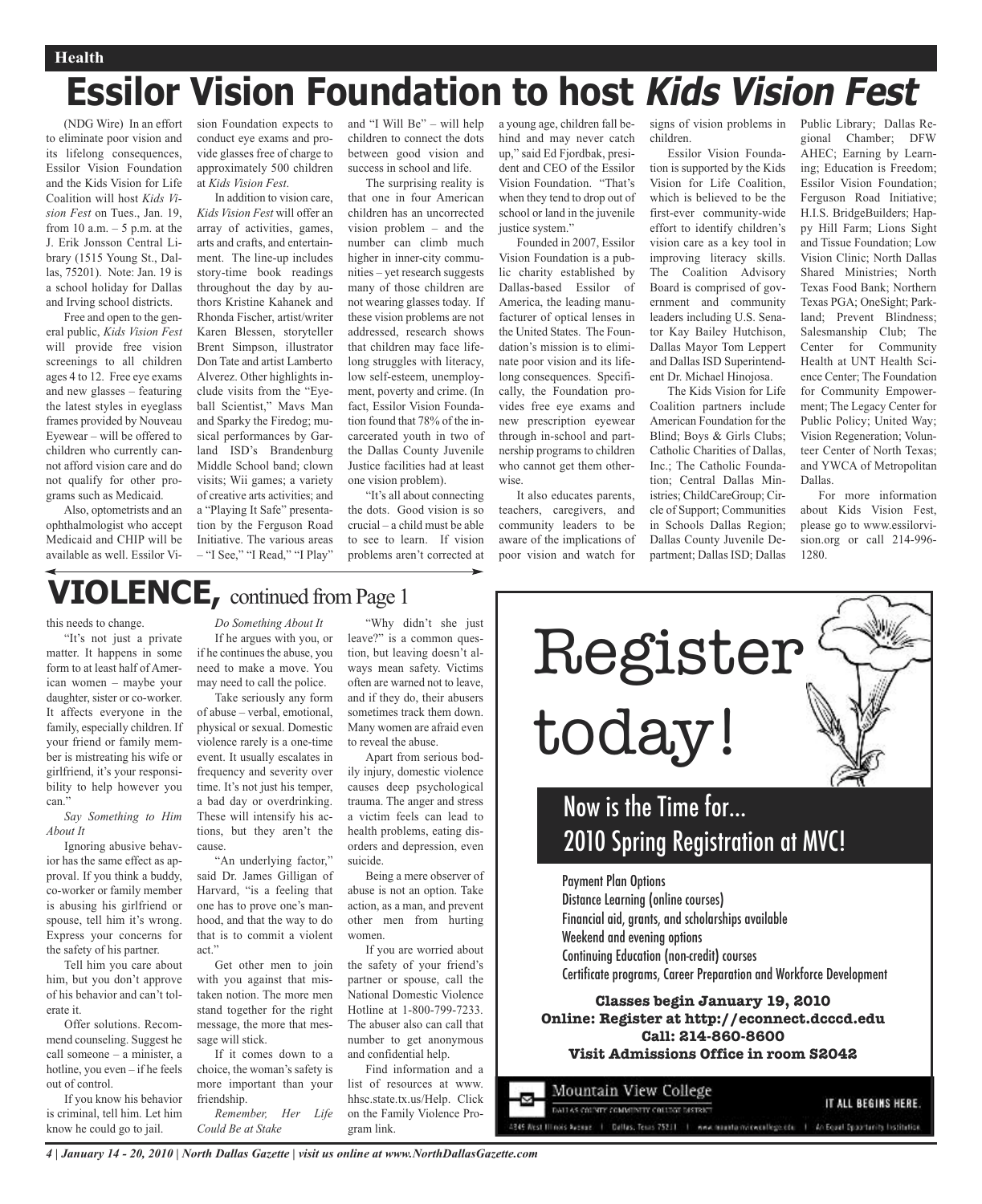### **Several stolen guitars recovered**

(NDG Wire) Garland Police have recovered 63 of 86 guitars that were stolen in the burglary of a mini-storage reported on Christmas Eve of 2009.

The guitars, signed by various celebrities, are used to raise money to benefit children through the Purtis Creek Charity Event. Police began recovering the guitars during the last week of December based on several tips received about the break-in.

Detectives now believe some of the remaining 23 guitars may have gone to people as Christmas gifts who have no idea they are in possession of a stolen property.

Police have obtained a warrant for one suspect in the burglary, 31 year old Robert Allison Davis. Detectives also want to talk with a second person of interest in the case, 31 year old Jason Bruce. Both have arrest records and

may be driving a 1999 Dodge pickup truck, with black primer and Texas tag number 2PRD30.

Police are asking for the public's help in locating Davis and Bruce.

Police are also requesting anyone who received a guitar for Christmas signed by a celebrity to call Garland Crime Stoppers and compare their serial number to make sure it is not stolen. 972-272-TIPS (8477).

### **Hair and word stylists speak at Show-Tell-N-Flaunt It Natural Hair Seminar and Expo in Dallas**

(NDG Wire) The Show-Tell-N-Flaunt It Natural Hair Seminar and Expo in Dallas will be an educational, motivational and inspirational event that will focus on the culture and care of natural hair.

Event speakers will be Rayshunda "Ms. Ray" Holt, natural hair stylist and owner of Deep in the Roots, LLC., natural hair salon and Linda "Mosetta" Jones, journalist and founder of A Nappy Hair Affair, Inc.

"I'm having the expo because I want to give people the knowledge and information they will need to have more insight about natural hair," says Ms. Holt, a licensed hair braider and hair stylist for more than 20 years.

Holt, who operates her salon in Lancaster, said that she started specializing in natural hair care in 1999 after experiencing damage from repeated use of chemicals in her own hair. Her seminar session will cover how to create and care for natural and African-inspired hairstyles without the use of chemicals. She will also lead a showcase of natural hairstyle creations by her and hairstylists from Dallas and other cities.

The event will also feature an interactive 'hairepy session' by Jones, author of *Nappyisms: Affirmations for Nappy Headed-People & Wannabes!* A former staff writer for the *Dallas Morning News*, Jones broke the stories about state licensing of hair braiding. The issue drew national attention and sparked passionate debate over whether the African art form should be regulated. The Texas State Cosmetology Commission eventually

created a special category for braiders and made the licensing requirements among the lowest in the nation.

"I asked Linda to be a part of this because of her expertise in this area and her knowledge of our culture and heritage," said Holt.

The seminar and expo will be held on February 13, from 9:30 a.m. until 6:30 p.m. at the Radisson Hotel, 1241 W. Mockingbird Lane. Tickets are \$25 at the door, \$20 in advance. Jazz musician Don Diego and other local artists will perform during the expo where vendors will sell a variety of goods and services. An after party will follow at 9 p.m.

For information contact Holt at: Deep in the Roots Salon, 972-227-7735; 214- 995-0105; deepintheroots@ att.net; www.deepintheroots .com.

### **Feedback sought for Plano's RecycleBank Pilot Program**

(NDG Wire) Residents in selected areas of Plano will have the opportunity to share their opinions and make recommendations about a pilot program called "Recycle-Bank." The program was active for 11 months and offered local homeowners in specific neighborhoods store coupons for increased recycling volume.

The pilot area consisted of over 11,000 homes. Input from the survey will assist the Sustainability & Environmental Services department in making recommendations to the City Council on continued funding of the program and possible expansion.

All residents in the pilot area will receive postcards and are encouraged to complete the online survey. Residents completing the 16 question survey by Jan. 22 are eligible for a random drawing for five cubic yards of Texas Pure products (delivered by the City of Plano and valued at up to \$200).

For information: visit livegreeninplano.com: Kim Soto at 972-769-4343, kims @plano.gov.

### **Actor Burton Gilliam hosts Plano Television Network Special**

(NDG Wire) Television and film star Burton Gilliam will star in the Plano Television Network special promoting the Geriatric Wellness Center of Collin County and the services it provides to Plano's aging community.

A Collin County resident, Gilliam donated his time and talents for the 30 minute special created to educate viewers on the Wellness Center's health, counseling and transportation services provided to residents 55 and older, and senior caregivers.

"During production, Burton was fun and engaging for everyone involved but especially the seniors who gathered to watch us work," Video Producer Ana

Gonzalez said. "He



*Burton Gilliam*

even lured a few not-so-shy seniors on camera with him. His professionalism and enthusiasm enhanced our production, and he was a pleasure to work with."

Gilliam's most noted role was as Lyle in Mel Brook's production of *Blazing Saddles*. However, he has gone on to have a successful television and film

career with parts in *Back to the Future 3*, *Honeymoon in Vegas* and *Walker, Texas Ranger.*

Executive Producer Rebecca Cunningham said, "It is refreshing to see someone give back to his community and we are certainly thankful for his generosity."

The Geriatric Wellness Center of Collin County special began airing on Friday, Jan. 8. For more information about the Center, visit www.gwccc.org.

Plano Television Network, a division of the City of Plano Public Information Department, broadcasts programming 24 hours a day, 7 days a week. It can be watched on Verizon Fios channel 30, Time Warner channel 16 and www.planotv.org.



# **EVERY ONE** IS IMPORTANT.

You can help keep your child healthy with regular checkups and vaccines. Every one is important. And they're free with Children's Medicaid.

Your child will also get other health benefits like free prescription drugs, dental care, eye exams, and glasses. Even rides to and from the doctor or dentist's office, Call today or visit our website to apply.





CHILDREN WITH MEDICAID CAN GET PREE RIDES TO THE DOCTOR OR DENTIST'S OPPICE, CALL 1-877-MED-TRIP TO LEARN MORE.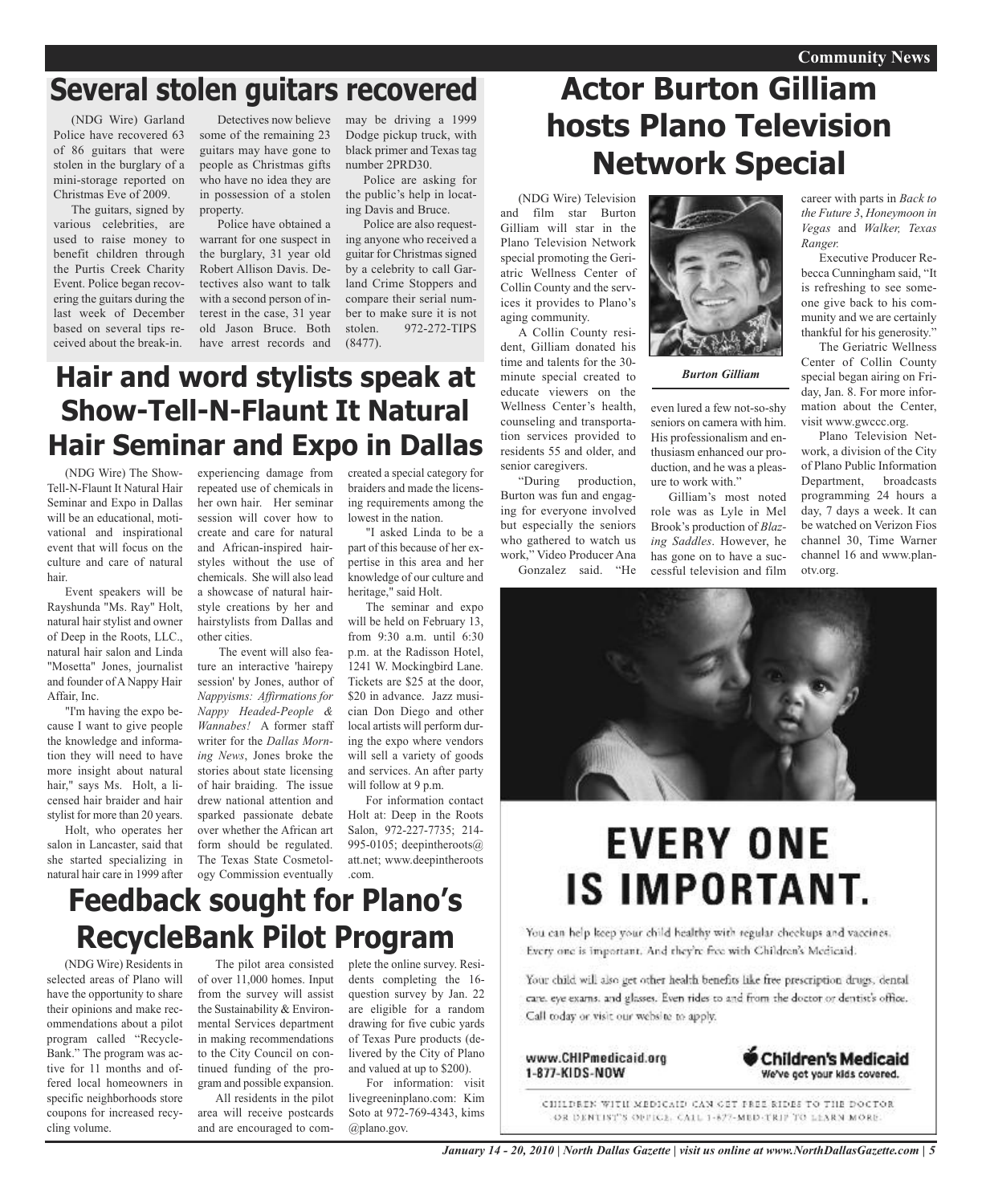## **Black, Mexican-American law school enrollment declining**

(NNPA) - The number of Black and Mexican-American students attending U.S. law schools has decreased in the last 15 years, according to a new study, despite students in both groups improving their grades.

From 1993 to 2008, the percentage of law school students from both ethnic groups declined despite Columbia Law School's Lawyering in the Digital Age Clinic and the Society of American Law Teachers (SALT) found that 3,000 more first-year seats were available.

"Many people are not aware of the numbers, even among those interested in diversity issues,'' Conrad Johnson, clinical professor of law who oversees the clinic, said in a statement. "For many African-American and Mexican-American

students, law school is an that 61 percent of Black and elusive goal."

A new report by the organizations revealed a 7.5 percent drop in African-Americans in the entering class of 2008 compared to 1993, and during that same time period, an 11.7 percent drop in Mexican-Americans.

Also in the past 15 years, Johnson said the number of law schools has increased from 176 to 200 but enrollment has still not increased among Blacks or Mexican-Americans.

"By analyzing enrollment figures over time and in light of common admissions criteria we are trying to inform the discussion about law school diversity," he said.

Using data from the Law School Admissions Council (LSAC), the Columbia clinic determined

46 percent of Mexican-American applicants were denied acceptance at law schools to which they applied from 2003 to 2008. White applicants were rejected at a rate of 34 percent.

"SALT is concerned about the trend because a less diverse body of law students leads to a number of poor outcomes, including a less diverse pool of lawyers and judges to serve the public, diminished faith in the administration of justice and a less productive, creative workforce," Johnson said.

"We need our students to see more than one perspective and develop their critical thinking skills. You can't do that if all they see is the same small cut of society in class after class."

### **TWU welcomes prospective students and guests to Jan. 30 open house**

(NDG Wire) This month, the Texas Woman's University (TWU) will host an open house for prospective students from 8 a.m. until noon Saturday, Jan. 30, on the TWU Denton campus.

Prospective students and their guests will have the opportunity to meet faculty and students, participate in a campus tour and attend sessions on admissions, financial aid, housing, student life, commuter information and

ternship season is quickly approaching, and it is time for students to decide what plan of actions they will be taking; whether it is summer school an exotic vacation, a summer

more. Prospective students also could win \$1,000 to be applied to fall 2010 tuition and fees at TWU. Three awards of \$1,000 each will be presented to one freshman, one transfer and one graduate student at the Denton Open House. Students must be eligible for admission to

TWU to claim the awards. Registration begins at 8 a.m. in Hubbard Hall, located on Administration Drive between Oakland

Street and Bell Avenue in Denton. Information sessions are scheduled until noon, followed by campus tours that include residence halls. Free parking is available throughout the Denton campus during the open house.

For more information or to register, visit www. twu.edu and click on Denton Campus Open House email TWU at openhouse @twu.edu or call 940- 898-3014 or 1-866-809- 6130.

### **Internships offer long-term positions and opportunities**

(BLACK PR WIRE) Injob or internship.

www.eastfieldcollege.edu

Director of the Florida A&M University's Career Center, Delores Dean, recommends every student complete at least one internship before graduation. The Ca-

reer Center assists all students at FAMU seeking fulltime, summer employment, co-op positions and internship opportunities. "A lot of

See INTERNSHIPS, Page 13



972-238-6194 www.richlandcollege.edu

IT ALL BEGINS HERE.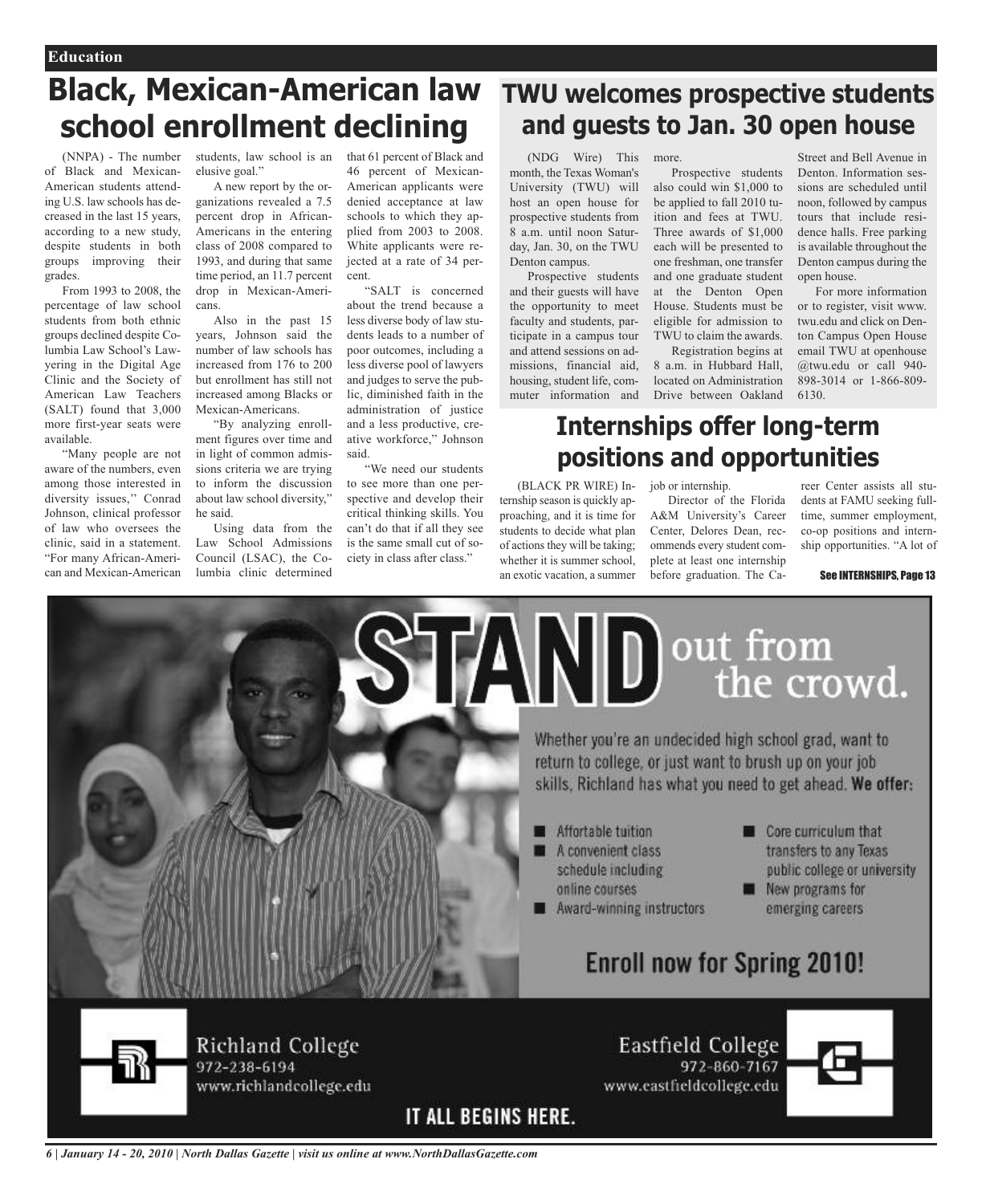#### **Arts & Entertainment Community Spotlight**

## **Habitat Homes & Chase Bank partner to help Plano families**

(NDG Wire) During the holiday season four deserving families received keys to their new Habitat homes.

Volunteers and representatives from Dallas Area Habitat for Humanity and Chase gathered as a community and joined the homeowners in blessing and bringing joy to their new homes.

These homes, in the Frazier Courtyard Homes neighborhood, are part of Chase's ongoing commitment to increase affordable housing, especially in South Dallas.

More than 800 Chase volunteers worked over eight consecutive Saturdays



*One of four homes sponsored by JPMorgan Chase and dedicated on Saturday, December 19, 2009.*

### **Plano celebrates first LEED certification for existing building**

(NDG Wire) The City of Plano Animal Shelter has been awarded LEED® Silver certification by the U.S. Green Building Council (USGBC) and verified by the Green Building Certification (GBCI). It is the first existing building to achieve this recognition in Plano and one of the first 10 to be designated in North Texas.

The USGBC reports building operations consume roughly 72 percent of the electricity generated worldwide. Energy consumption can be reduced by 24 to 50 percent through green building practices. While energy conservation is a global issue, innovative companies such as the City of Plano are addressing it through local solutions.

Plano employees Richard Medlen, Facilities Maintenance Superintendent, and Animal Services Manager Jamie Cantrell helped lead the Animal Shelter to achieve LEED® certification through energy efficiency, lighting systems, water conservation

and green materials; as well as incorporating a variety of other sustainable strategies. By using less energy and water, a LEED® certified building saves money for families, businesses and taxpayers; reduces greenhouse gas emissions; and contributes to a healthier environment for residents, workers and the community at large.

"With each new LEEDcertified building, we get one step closer to the USGBC's vision of a sustainable built environment within a generation," said Rick Fedrizzi, President, USGBC CEO & Founding Chair. "As the newest member of the LEED family of green buildings, the City of Plano Animal Shelter is an important addition to the growing strength of the green building movement."

LEED is the nation's preeminent program for the design, construction and operation of high performance green buildings. For information about green building, visit livegreeninplano.com.

to make the dream of homeownership a reality for these Dallasfamilies.

In addition to the dedications, 28 homeowners in Frazier Courtyard Homes received new window treatments provided courtesy of JCPenney. A team of approximately 34 JCPenney Associates volunteered a day alongside 32 Habitat volunteers to install the company's large selection of energy savings™ window treatments, all selected by the families earlier this month. The treatments will enhance the décor of each home and further augment these homes' environmental or "green" standard (all Frazier homes are built to LEED Silver certification standards), providing additional energy saving benefits.



*Left to right – Edgar Moudoma and Georgette Boulingui receive a congratulatory hug and house keys from Dallas Area Habitat for Humanity Board member John Slates at a dedication ceremony on Saturday, December 19, 2009.*

### **Minority contractors often unsuccessful in bid process**

BYYASMINE REGESTER

(NNPA) - Although Greensboro's economy is kept afloat by many small and minority businesses, often times they are looked over for projects. "Many times minority contractors are getting crumbs or nothing at all," says County Commissioner Bruce Davis. The "public needs to be aware of what is being done with their tax dollars."

Through the Minority and Women's Business Enterprise (M/WBE) program, the City of Greensboro provides minorities and women equal opportunity to participate in all aspects of city contracting and purchasing programs, and prohibits discrimination against a person or business in pursuit of these opportunities on the basis of race, color, sex, religion or national origin.

Todd Baldwin, MWBE coordinator for Guilford County Schools says he has noticed a slight increase of minority business participation over the last two years. "Our good faith effort is to have 12.46 percent MWBE participation. My goal is to have equitable distribution of the wealth."



The MWBE Web site maintains an updated list of bid opportunities on the local, state, and federal level for the minority businesses to bid upon. Companies interested in applying to become a certified M/WBE business must demonstrate at least 51 percent ownership and control on a day-to-day basis by a woman or minority, including African American, Hispanic, Native American, Asian American, disabled, or socially or economically disadvantaged. Applicants

must also complete a detailed application and provide ample documentation to support the claim of a minority- or womanowned business.

In the latest report from GCS in September 2009, MWBE cumulative participation for the 2008 Bond Projects was 25.18 percent for design and 28.47 percent for construction.

Baldwin noted that sometimes small contractors are not able to participate in the bidding process because they are not able to secure bonding, which is another term for a contract with an insurance company that specifies the work to be done and compensation for work. Baldwin also recommended that suppliers break up the materials needed into smaller parts so it doesn't put a financial strain on the business.

James Williams, a minority business owner says owners expect small companies to pull the same

bonding as larger companies. "If a minority business bids low enough to get a job but can't fund it, then they can't take the job." Williams is the owner of Mechanical Concepts, a heating and air business; and Construction Consultants General Contractor LLC. He suggests that suppliers compile an equipment package so that everyone is paying the same price for equipment on a particular project. "If they want to put all the businesses on a level playing field, then they will have to make some changes," said Williams.

Another barrier faced by minority businesses is when individuals get an opportunity to work and complete the work but have to wait longer to get paid.

"Although the economy is down, this is a time where we can put people to work," said Baldwin. "Aside from the MWBE, this is people's livelihood we're talking about."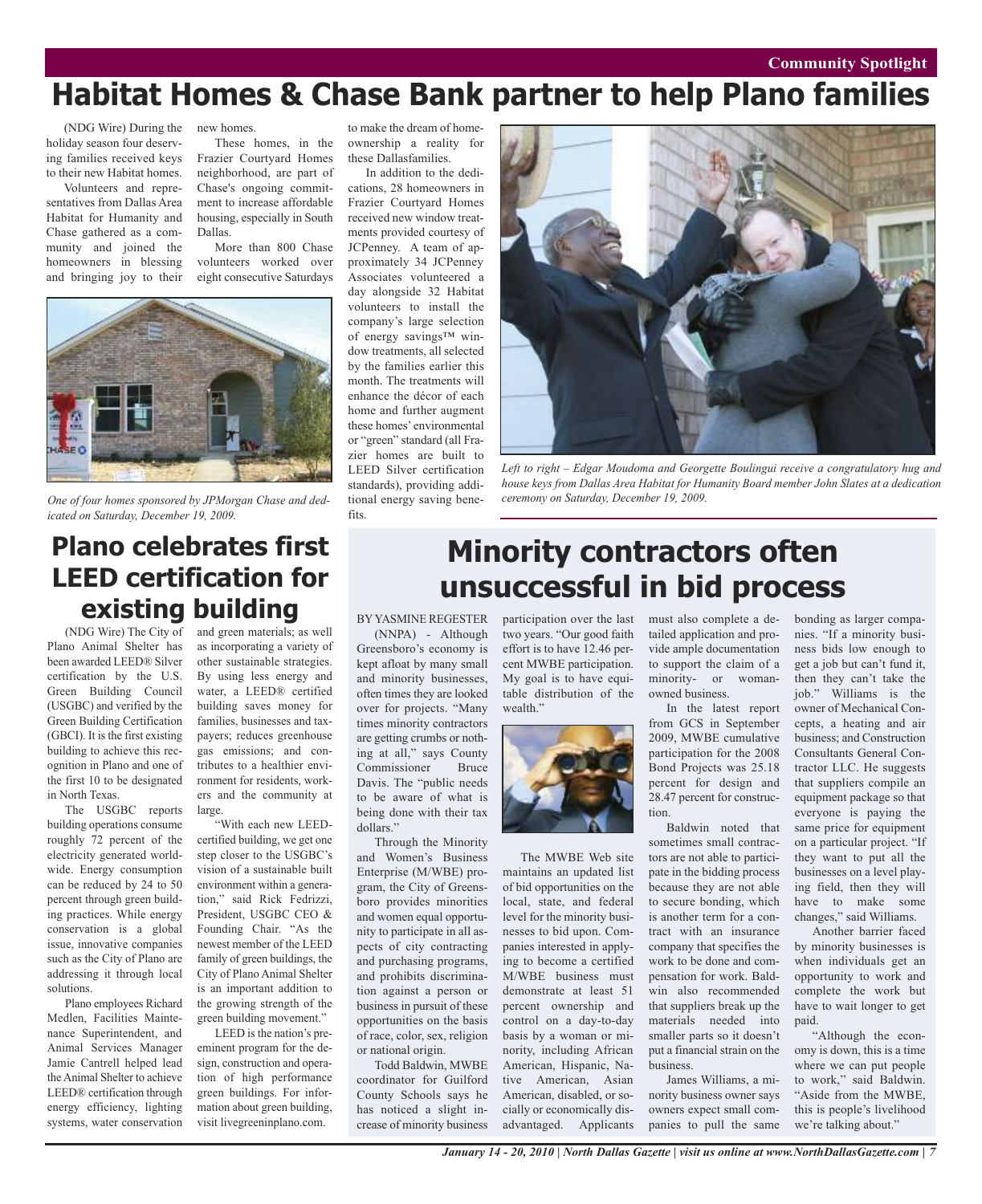#### **Community Calendar** *Visit www.NorthDallasGazette.com and click on Community Calendar for more events!*

#### **Ongoing**

**African American Republican Club of Collin County** meets 3rd Tuesday of every month at 7 pm. (Doors open at 6:30 pm.) Collin County Republican Party HQ. 8416 Stacy Rd., McKinney. Call Linda Wynn Drain, 214-498- 7574 or website www.aarcc. com

**Collin County Black Chamber of Commerce,** CCBCC General Meetings, 2nd Thursday of every month at 6:30pm. Call 469- 424-1020 or email: info@ CCBlackChamber.org for location.

**DFW Financially Empowered Women** meet monthly for lunch or dinner and a fun, informative seminar on various financial topics. Info: 469-942-0809 or meeetup.com/378.

**Group Business Seminars** at 4907 Spring Avenue, Dallas, (214) 11:30 a.m. 12:30 p.m.; 3rdFriday of the month 11:30 a.m. to 12:30 p.m. for those interested in starting your own business, it is a Brown Bag Lunch with Free Parking

**No Limit Network Business Networking Lunch** 1st Thursday at 1 pm in Plano Must RSVP at www.TheNo-LimitNetwork.com or 972- 898-5882.

**The National Business Women Enterprise Network (NBWEN) Learning Over Lunch Series:** 4th Saturdays, 11am-1pm, Re-MarkableAffairs Cafe, 2727 LBJ Fwy., Suite 140, Dallas. \$20 for members; \$35 for non-members, \$5 off for early bird registration. http:// nbwenorg.ning.com.

**North Dallas Texas Democratic Women** Regular Meetings 4th Thursday, 6:45 p.m. Northaven United Methodist Church, 11211 Preston Rd (between Forest & Royal Lanes).

**January 15 – February 7 Southwestern Exposition and Stock Show & Rodeo** One million people from around the world will come to the Will Rogers Memorial Center for the nation's oldest livestock show and daily performances of the world's original indoor rodeo. The carnival midway thrills the young and not so young while fashions, home furnishings as well as farm and ranch equipment will be offered by more than 200 exhibitors. Food for every taste - including a new destination restaurant called Diego's Cantina - will be found over the entire Will Rogers Complex. The Fort Worth Stock Show & Rodeo - this thing is legendary!!! For times and ticket information, please

#### **January 15**

visit www.fwssr.com

**2010 MLK Candle-Lighting Ceremony** at the Martin Luther King, Jr. Community at 7 p.m. The ceremony will be hosted by Alpha Phi Alpha Fraternity, Inc. -Alpha Sigma Lambda Chapter. The 2010 Keynote Speaker is Rev. Dr. Jerome McNeil of Christian Chapel Temple of Faith. Admission is free. See www.mlkcelebrationdallas.org

#### **January 16**

**Learn how to be a successful business owner** when The PLAN Fund provides the key resources and valuable entrepreneur training which is vital as you start and grow your small business. The event is scheduled for 9 a.m. to 6 p.m.; cost is \$45 per person. Call 214-942-6698 or visit www.planfund.org.

Cajun Family and Ray's Ragin Cajun Fried Turkeys presents "**A Taste of The Bayou II" Saints v Cardinals Playoff Game Watch Party** @ Lost Society-Lower Greenville 2008 Greenville Ave. Dallas with doors opening at 2 p.m. FREE GUMBO AND CAJUN FRIED TURKEY during game (while supply last). RSVP your BOOTHS and/or Bottles Services at: Taste Of The Bayou  $@$ yahoo.com and 214-395- 6517

**The Youth Ensemble of the Texas Ballet Theater School** will perform a program of ballet and modern dance at the Latino Cultural Center in Dallas. To obtain tickets or receive additional information about January 16 program, call the Dallas Academy office at 214 369- 5200, extension 138.

#### **January 17**

**27th Annual Black Music /Civil Rights Movement Concert**, at Meyerson Symphony Center in Dallas 7:30 p.m. Tickets \$30, \$20 \$15 Info: 214-743-2400

#### **January 18**

**Cowboys of Color Rodeo** from 2 p.m. - 4 p.m.at the Will Rogers Coliseum Fort Worth, Admission \$16.00; Info: 817-877-2420

#### **January 19**

**Kids Vision Fest** A program of Kids Vision for Life Coalition & Essilor Vision Foundation 10 a.m. - 5 p.m. at the J. Erik Jonsson Central Library, Dallas located at 1515 Young St. at Ervay St. There will be FREE vision screenings, eye exams for children who qualify. For children with Medicaid or CHIP, eye doctors will be available who accept those benefits. Also FREE glasses (if prescribed that day) from a wide selection of really cool frames and ophthalmology appointments for children with crossed eyes. If you plan to bring a group of children or have a child who needs an ophthalmology appointment, contact barbara@essilorfoundation.org or call Barbara at 972-401- 1186.

#### **January 22-23**

**Chamber Music International Concerts** featuring the enormous talent and virtuosity of pianist and Avery Fisher winner Alessio Bax; and violinist Nai-Yuan Hu, Gold Medalist in the Queen Elizabeth Competition in Brussels. The concert will take place on Jan. 22, 8 p.m., at SMU's Caruth Auditorium; and will be repeated on Jan. 23 at St. Barnabas Church in Richardson. For tickets and information call 972-385-7267 or go to www. cmi-tickets.org.

#### **January 22**

**Relay For Life 2010 Community Kick-off** in Historic Downtown McKinney at the McKinney Performing Arts Center at 6 p.m. www.mckinneyrfl.com

#### **January 23**

**The Fifth Dimension** will perform at 8:15 p.m. at the Eisemann Center - 2351 Performance Drive, Richardson. The reserved seating tickets \$14- \$80; Special rates for groups of ten or more; Add  $$2$  at the door. Call the Plano Symphony Orchestra at 972- 473-7262 or visit www. PlanoSymphony.org.

**UNCF's An Evening of Stars** TV special screening party being held at the African American Museum. 7pm – 11pm. Tickets are \$40 donation and include food & beverages. Museum galleries will stay open late for guests. Tickets call 972- 234-1007. A limited amount of tickets will be available for sale at the door. Info www.uncf.org/ dallas

#### **January 26**

**Live Healthy North Texas 100 Day Challenge** Dr. Kenneth Cooper, "father of aerobics" and founder of the Cooper Aerobics Center is the guest speaker at the Richardson Chamber of Commerce Event begining at 11:15 a.m. at the Hyatt Regency North Dallas-Richardson, 701 E. Campbell Rd. Richardson

#### **January 31**

Plano Family Symphony Sundays Series presents *Silly Strings* at 3 p.m. at The Courtyard Theatre, 1501 Avenue H, Plano. TICKETS: Call 972-473-7262, prices range from \$7 - \$11.

#### **Februay 5**

**MTBC Mgmt Luncheon Series**:Jim Keyes, Chairman & CEO, Blockbuster, Inc. Hyatt Regency North Dallas-Richardson, 11:15 a.m. 701 E. Campbell Road, Richardson, Pre-Paid Reservations Required. Cost: \$35 members, \$40 prospective members. http://www.metroplextbc.org/

#### **February 11-13**

**NBA All-Star Jam** familyfun event is one of the highlights of the NBA All-Star activities set for Feb. 11-13 at the Dallas Convention Center. Tickets are on sale at Ticketmaster.com,American Airlines Box Office or by calling 800-4NBA-TIX TICKET PRICES: Adults: \$20; Children (3-12): \$12; Senior/Military (with valid ID): \$12; Children (2 and under): FREE

#### **February 18**

Nokia Theater Presents **Mariah Carey** in Grand Prairie, the show begins at 7:30 p.m. Tickets are on sale for \$59.75-\$150.73; Info 214-373-8000

#### **February 19-20**

**6th Annual Weekend Festival of Black Dance**, at Naomi Bruton Main Stage, in Dallas 8 p.m. Tickets \$10.00 Info: 214-743-2400

#### **February 21**

Plano Family Symphony Sundays Series presents *Brass-A-Palooza* at 3 p.m. at The Courtyard Theatre, 1501 Avenue H, Plano. TICK-ETS: Call 972-473-7262, prices range from \$7 - \$11.

**February 26**

**Urban League Luncheon** at the Hilton Anatole Hotel

#### **February 27**

**UNCF's 11th Annual Red, Hot & Snazzy Benefit Gala** being held at the Sheraton Hotel downtown Dallas. Reception/Silent Auction begins at 6pm. Dinner program begins at 7:30 pm. Individual tickets \$200. For details visit www.uncf.org/dallas

#### **March 3 - 7**

**Dallas Auto Show** is the ideal opportunity for consumers to compare styling and pricing of every major line make under one roof in just a few hours. The Dallas Auto Show was conceived in 1982, and now boasts more than 550,000 square feet of new cars, trucks and SUVs at the Dallas Convention Center and an attendance of close to 400,000 auto enthusiasts. More than 40 manufacturers will display more than 700 vehicles. Details at www. dallasautoshow.org.

#### **March. 5**

**Savor Dallas Arts District Wine Stroll** will feature wine and food tasting in the beautiful Dallas Museum of Art - Seventeen Seventeen Restaurant; Meyerson Symphony Center; Nasher Sculpture Center; Winspear Opera House; and Wyly Theatre (from 5-7pm); plus wine, food, music, and art in the exciting new Dallas Center for the PerformingArts Park, featuring the restaurants of One Arts Plaza: Dali Wine Bar, Fedora Restaurant and Lounge, Jorge's, Screen Door, and Tei-An (5-8pm). Details at www.savordallas.com

#### **March 7**

Plano Family Symphony Sundays Series presents *Gone with the Winds* at 3 p.m. at The Courtyard Theatre, 1501 Avenue H, Plano. TICKETS: Call 972-473- 7262, prices range from \$7 - \$11.

# **Proud To Be An Active Partner In The Community** *Sponsored By:*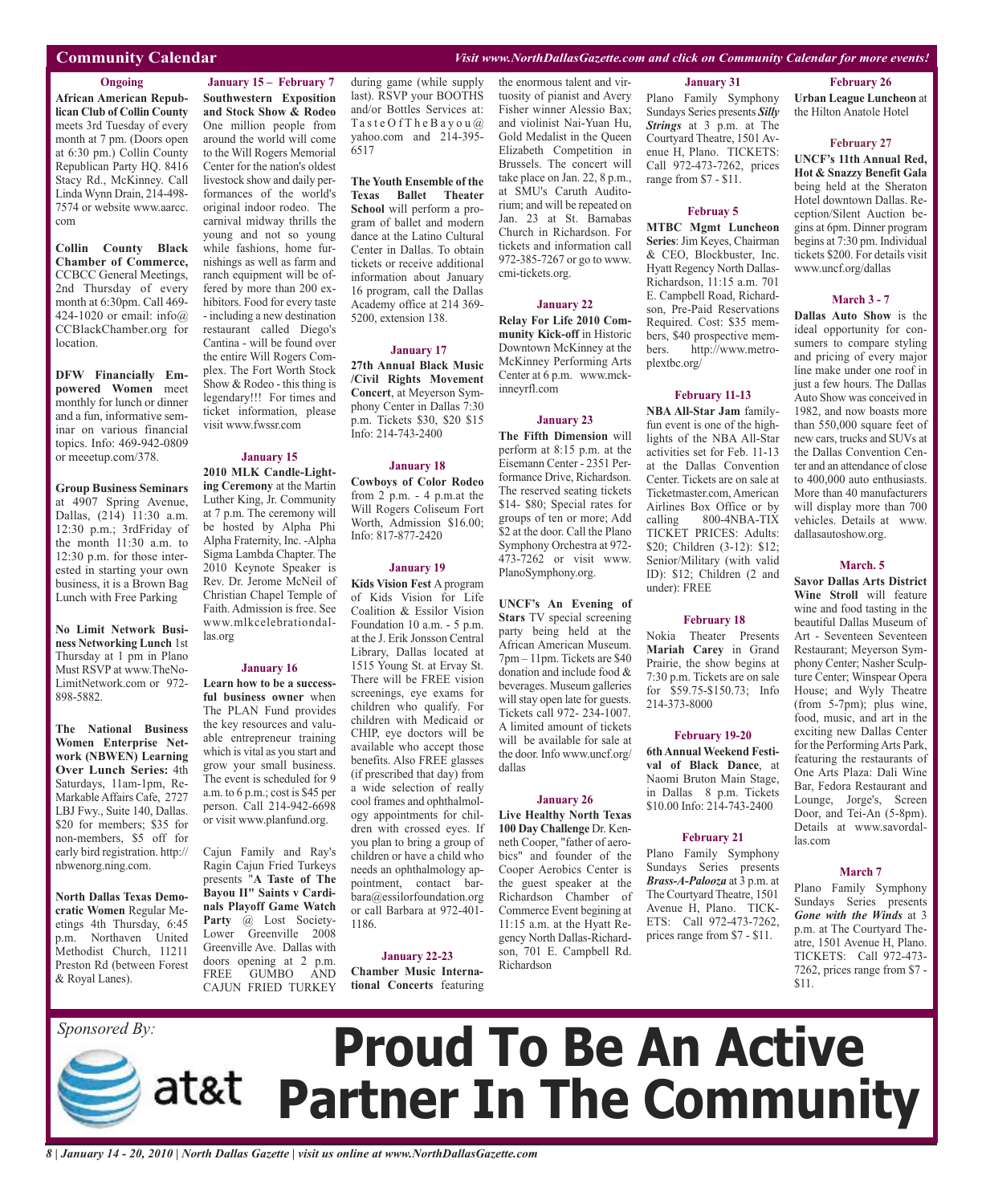### **Continue the Dream, by serving our children**



*Judge Glenda A. Hatchet*

BY JUDGE GLENDAA. **HATCHETT** 

Martin Luther King Jr. dedicated his life to a dream of equality. He dreamed of a day when "little black boys and black girls would be able to join hands with little white boys and white girls as sisters and brothers."

Although Dr. King is no longer with us, his spirit and dream live on.

January 18, 2010, marks the 16th annual Martin Luther King, Jr. Day of Service. It is a day for us to transform Dr. King's life and teachings into community service to help solve social problems.

One of our nation's glaring social problems is the plight of African American children trapped in the foster care system.

According to the US Department of Health and Human Services Administration for Children and Families, nearly 800,000 children experience foster care every year. Although the 2000 US Census reported that African American children represent 15 percent of the total U.S. population, they make up 35 percent of all children in the child welfare system. Additionally, more than 50 percent of African American children in foster care are boys.

How can we help our African American children realize Dr. King's dream?

One way we can start is by becoming involved with the National Court Appointed Special Advocate (CASA) Association, a nonprofit organization that I support because it has been proven to work for children

in care. CASA is a national network of trained community volunteers who are appointed by judges to watch over and advocate for the safety and wellbeing of abused and neglected children. Research shows that children with a caring CASA volunteer by their sides are significantly more likely to find safe, permanent homes. Less than 10% of children who have had a CASA volunteer return to

the foster care system. More than 68,000 CASA volunteers serve more than 240,000 abused and neglected children through 1,018 program offices across the US; however, only 12 percent of these volunteers are African American.

As African Americans, we must stand up for our children and actively embrace the old African proverb "it takes a village to raise a child."

As the chief presiding judge over the Georgia juvenile court system, I saw many abused and neglected children fall through the cracks, only to end up permanently in the criminal justice system and be a drain on the social service system.

Martin Luther King Jr. once said that "Power at its best is love implementing the demands of justice. Justice at its best is love correcting everything that stands against love."

As we reflect on Dr. King's dream and his tireless service to our nation, it is paramount that we stand up and fight for our children in foster care.

For more information about National CASA or the local CASA program in your area, call 1-888-805- 8457 or visit online at www.CASAforchildren.org.

*Judge Glenda A. Hatchett, author of Say What You Mean and Mean What You Say!, is a nationally recognized authority on juvenile issues and serves as a national spokesperson for the National CASA Association.*

### **The Garland Branch of the NAACP Annual MLK Parade and Youth Extravaganza**

(NDG Wire) The National Association for the Advancement of Colored People (NAACP) Garland, Texas branch will host its 21st annual Dr. Martin Luther King, Jr. parade and march on Saturday, January 16, 2010, beginning at 10:00 a.m.

Parade starts on Dairy Road at Garden Drive (near Embree Park), Garland, Texas

It proceeds north on Dairy Road to Highway 66 (Avenue D) going West (left) on Highway 66 (Avenue D) to First Street. From there the parade will proceed North (right) on First Street to Highway 66 (Avenue B), West (left) on Highway 66 (Avenue B) to Fifth Street and then North (right) on Fifth Street to

Austin Street. The parade ends at the Granville Arts Center, 330 North Fifth Street, located in downtown Garland.

The 2010 theme is "Giving a Double Salute on MLK Day." The grand marshals for the 21st annual parade and march will be: Gwendolyn H. Daniels, the Garland MLK parade and commemorative program coordinator and Corsharra L. Prenell, Garland's MLK Youth Extravaganza program coordinator.

The celebration continues with an MLK commemorative program in the Granville Arts Center's main auditorium, immediately following the parade and march. The MLK Community-wide Youth Choir, St. Luke AME Pup-



*2009 Garland NAACP MLK Parade*

pet Ministry and Ida Handley Elementary Choir will perform. The event is open to the public and admission is free.

Youth groups from area churches will showcase their spiritual talents in praise dance, step routines and military style drills on Sunday afternoon, begin-

ning at 4:00 p.m. Admission is free and open to the public.

For more information on these events, please contact the NAACP Garland branch at 972.381.5044, voice box #5, or visit their Web site at: www.garlandtxnaacp.org.

### **Cowboys of Color to perform at Fort Worth Stock Show & Rodeo on Martin Luther King, Jr. Day**

(NDG Wire) Cleo Hearn was born in Seminole, Oklahoma in 1939. He planned to be a baseball star until age five when he met his first black cowboy, Marvel Rogers, at an all black rodeo in Boley, Oklahoma. From that a dream was born. Today he can say he lived his dream of being a professional cowboy.

A member of the Professional Rodeo Cowboy Association since 1959, he still competes today in calf roping events throughout the West and Southwest. He also produces the largest multicultural rodeo in the United States – the Cowboys of Color Rodeo Tour – which runs from April to October and visits a number of cities in the Southwest.

As a youngster, he would walk a mile or two to a local barn just to be near the horses. His family still doesn't know where he got his love of horses but it might be from his father, a Native American. Hearn is proud to represent two cultures and tell the stories of African Americans and Native Americans who both played a largely untold role in the settling of the American West.

Due to the draft, he was one of the first African Americans to perform in an Army rodeo in New Jersey. Later, he left the Army and Honor Guard to go back to college on a rodeo scholarship. After graduating from Langston University with a degree in business and while at a rodeo in New York, he was spotted by Ford Tractors – then a subsidiary of Ford Motor Company. Ford was looking for a cowboy to appear in a commercial. Not only did he get the commercial but Hearn was offered a management trainee position with Ford Motor Company where he worked for 33 years. Throughout those years he continued to rodeo on the weekends and vacations.

He put on his first rodeo in 1971 in Harlem, New York for 10,000 kids. His second venture, called the Texas Black Invitational Rodeo, became an annual event. Hearn's phil-



anthropic spirit is always front and center with portions of the proceeds going to local non profits including the African American Museum in Dallas, and the Multicultural Western Heritage Museum and Hall of Fame in Fort Worth, Texas. Hearn helped establish

the American Black Cow-

boy Association in 1971 to encourage minorities to compete in rodeo and become members of the PRCA. He has been recognized for his achievements as an inductee into the 2005 Texas Trail of Fame – 2005, nominee for Texas Black Sports Hall of Fame – 2006 and an inductee into the African American Museum of Dallas Bandera Museum Hall of Fame – 2009.

Hearn will once again make history by staging the Cowboys of Color Rodeo at the 2010 Fort Worth Stock Show & Rodeo. The performance will be held on the day reserved to commemorate another real American hero, Martin Luther King Jr.

This will be the first time the Cowboys of Color Rodeo has been featured at the legendary Fort Worth Stock Show & Rodeo (FWSSR). "It's a great honor to host this event for the first time during the Stock Show and pay tribute to the cowboys of color and their heritage. We are pleased to highlight their influence and we look forward to a continued relationship with them in the future," noted Brad Barnes, Executive Vice President and General Manager of the Stock Show.

As a community outreach initiative, a portion of the pro-

See COWBOYS, Page 16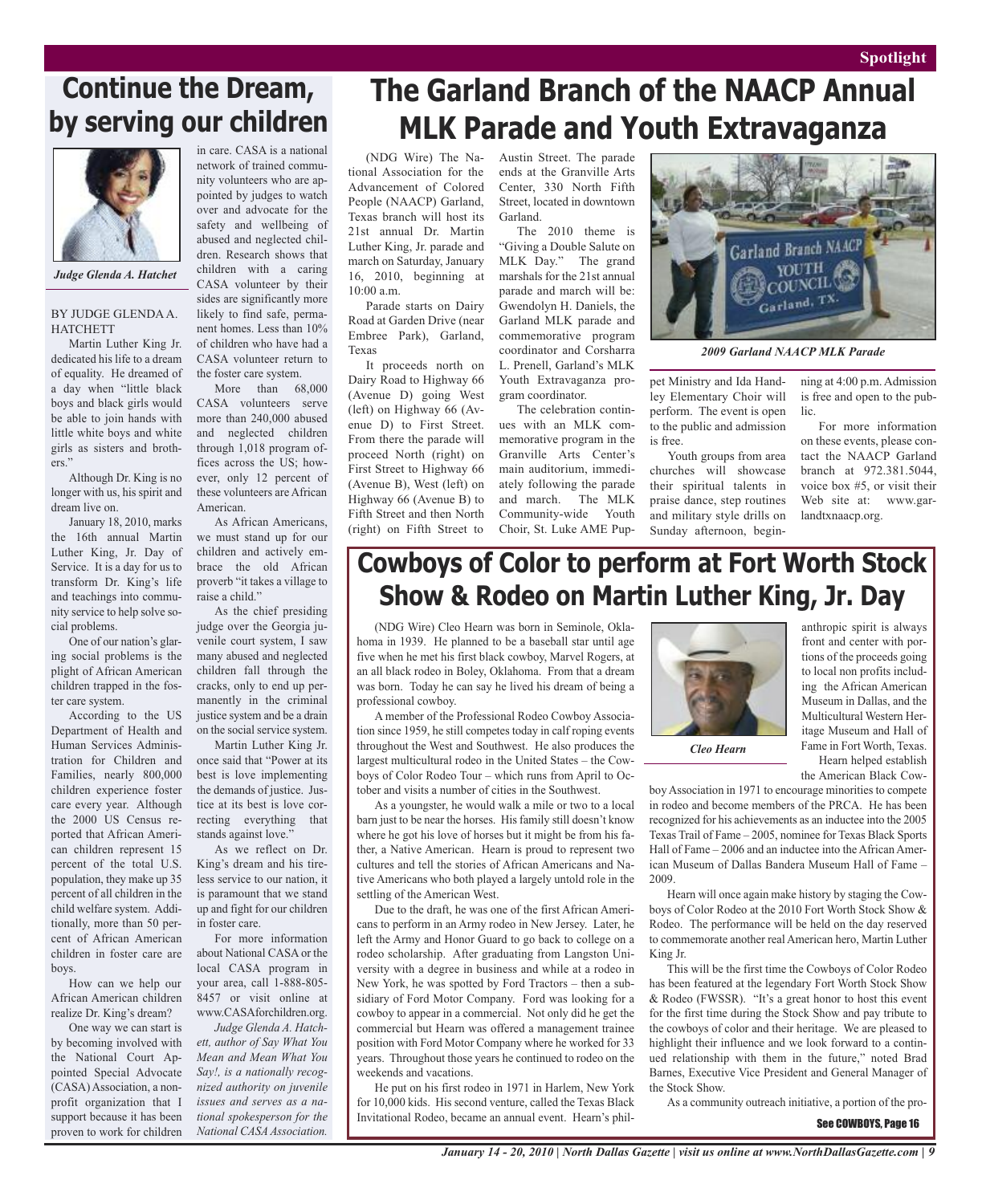# **Richmond Punch Jazz Quartet at library**

BY TOM KEENER *NDG SPECIAL CONTRIBUTOR*

A blend of jazz, classical and gospel music will be presented by the Richmond Punch Jazz Quartet at the Allen Public Library, 3:00 pm, Sunday, February 21, Allen Public Library, 300 N. Allen Dr. Featuring a violin, piano, bass and drums, this quartet is known for performing a wide range of musical genres. Sponsored by ALLen Reads and Bach to

Books, this program is free and no reservations are required.

A Dallas native, Richmond has been playing the violin since he was five years old. The following year, his life began to change as a result of caring people. Joan Williams, his teacher at L.L. Hotchkiss Elementary School in Dallas, recognized Richmond's potential and purchased him a violin. At age 14, he was admitted into Dallas Symphony Orchestra's Young Strings Program, the Southern Methodist University pre-college program, and the Greater Dallas Youth Orchestra, directed by Richard Giangiulio, who now serves as Director of the Allen Philharmonic Orchestra. These organizations afforded Richmond access to professionals who gave him superb training, mentoring, and teaching.

Richmond now holds a music degree from the Juilliard School and a graduate degree in Music from Yale University. He has performed for WRR 101.1 Live and Good Morning Texas. Richmond states, "One of my goals is to be a voice for the black culture and represent its beauty for more than what is represented on television and film."

Giving back to the community, Richmond performed a concert for the patients, employees and volunteers at the Children's Medical Hospital in Dallas where he was once a patient. Richmond serves as artistic director of the Dallas Uptown Youth Orchestra, a program of the Punch Family Foundation that reaches more than 3500 children and adults annually.

Richmond is currently preparing his 2010 release of Voyage: Vol. 1 which is a mix of jazz meets hip hop on a trip around the world. Dedicated to musicians and composers whose songs are in this series, he performs their original works but also adds a modern fusion twist.

When asked about what advice he would offer today's young people, Richmond replies, "Seek the advice of teachers, parents and religious figures, but make your own decision about what is the most passionate part of your life. Place a great value on instruments and books."

For information, call 214-509-4911.

# **Dallas Symphony Brass Quintet free concert**

(NDG Wire) The Bancroft Family Concert on January 30, 2010 will present the Dallas Symphony Orchestra Brass Quintet in a free performance of music for trumpets, trombone, horn and tuba. The Bancroft Family Concert will be held in Horchow Auditorium at the Dallas Museum of Art, 1717 N. Harwood, Dallas.

The auditorium doors open at 2:30 pm for the 3:00 pm concert. No admission charge and no reservations or tickets are required.

Members of the Dallas

Symphony Orchestra Brass Quintet include Ryan Anthony and Kevin Finamore (trumpets), John Kitzman (trombone), Gregory Hustis (horn) and Matt Good (tuba). The quintet will perform Baroque music by Handel, Scheidt and Bach plus music by South African/Canadian composer Malcolm Forsyth and Collier Jones' *Four Movements for Five Brass*. Collier's quintet was written for the New York Brass Quintet in 1957 and has become standard repertoire for American

brass quintets.

Fine Arts Chamber Players' Bancroft Family Concerts are made possible in part by the Sue & Christopher Bancroft Family, Union Pacific, the City of Dallas Office of Cultural Affairs, TACA, the Dallas Arts District Foundation, the Texas Commission on the Arts, the National Endowment for the Arts and WRR - FM Classical 101.

For over a quarter of a century, FACP has presented free classical music programs for the enrichment of

North Texas area residents. In addition to the free Bancroft Family Concerts, FACP presents the free Basically Beethoven Festival in July. Each year, FACP's educational outreach programs, Dream Collectors and Community Classics, provide over 500 free educational classes and performances in area public schools. Since its inception in 1981, FACP has served over 195,000 children and performed for over 500,000 residents of North Texas.

For more information,



*Dallas Symphony Brass Quintet*

call Fine Arts Chamber visit www.fineartschamber-Players at 214.520.2219 or players.org

> UNCF's highly successful Gates Millennium Scholars Program, funded by the Bill & Melinda Gates Foundation, reports that the program is being seen as a model for increasing the number of Americans with college degrees, meeting President Barrack Obama's goal of regaining world leadership in the share of citizens who have a college

# **UNCF to hold special screening of its annual TV special the 31st An Evening Of Stars® Tribute to Lionel Richie**

(NDG Wire) On Saturday, January 23, the United Negro College Fund, (UNCF) will host a screening party of the 31st anniversary broadcast of UNCF's TV special *An Evening of Stars® Tribute to Lionel Richie Presented by Target* at the African American Museum at 7:00 p.m. located in Fair Park at 3536 Grand Avenue, Dallas.

Tickets for the event are a \$40 donation and include food, beverages dancing and door prizes. The museum galleries will also be open for party guests. Tickets can be purchased by calling the UNCF office at 2800 Swiss Avenue, Dallas 972-234-1007.

Tickets may also be purchased at the door the night of the event. All proceeds will benefit UNCF's Texas-based historically black colleges and universities.

"Lionel Richie, a graduate of the prestigious UNCF member school Tuskegee Univ., has consistently supported UNCF throughout his career," said Diane Stephenson, UNCF Area Development Director. "We are excited to be able to host this special screening party featuring this TV special honoring him for his contributions to the entertainment industry and for his dedication to helping minority students earn college degrees."

The broadcast of the UNCF's 31st anniversary *An Evening of Stars® Trib-* *ute to Lionel Richie* will air across the nation on January 23 and 24, 2010. The DFW broadcast is Saturday January 23 at 9:00 p.m. on TXA 21. The program features stars from the worlds of music, TV and education paying tribute to UNCF Award of Excellence recipient Lionel Richie. Honoring Richie with performances of many of his bestknown songs are nine-time Grammy Award winner Natalie Cole, Akon, Jesse Mc-Cartney, Grammy-Award winner, Chrisette Michele, Boney James, Katharine McPhee, Ledisi, Johnny Gill, James Ingram, Brian McKnight and 25-time Grammy Award winner Stevie Wonder. Joining UNCF President and CEO Dr. Michael L. Lomax and the all-star cast celebrating Richie's artistry and humanitarian efforts are Tom Joyner, Shemar Moore, Terrence Howard, Romeo, Cedric The Entertainer, Justin Chambers, Bobb'e J. Thompson, Gina Ravera, Tracie Thoms, Regina King, Lauren Velez, Paige Hurd, Terri Crews, Suzanne de Passe, Merri Dee, *Extra's* AJ Calloway and *Access Hollywood's* Shaun Robinson.

"I am a product of a historically black college and university, and that experience has had a tremendous influence on my life. I am honored to be able to contribute to UNCF's mission of helping kids get a college education," said Richie.

"Education opens doors of opportunity and will enable our youth and our nation to have a brighter future."

Woven throughout *An Evening of Stars®* broadcast are reminders of UNCF's work on behalf of education. There is a special appreciation of Michael Jackson, which recalled the King of Pop's legacy of generosity and foresight in endowing a UNCF scholarship program that has helped more than 500 students graduate from UNCF member colleges. Another segment focused on the scholarship program established by Cedric the Entertainer, and included a visit by Cedric to scholarship recipients.

edition DVDs of this year's 31st anniversary *An Evening of Stars® Tribute to Lionel Richie* to Super Viewing Party attendees who donate \$100 or more. (DVDs will be shipped after the show is broadcast on January 23 and 24, 2010.)

Once again this year UNCF is offering limited

education.

A segment regarding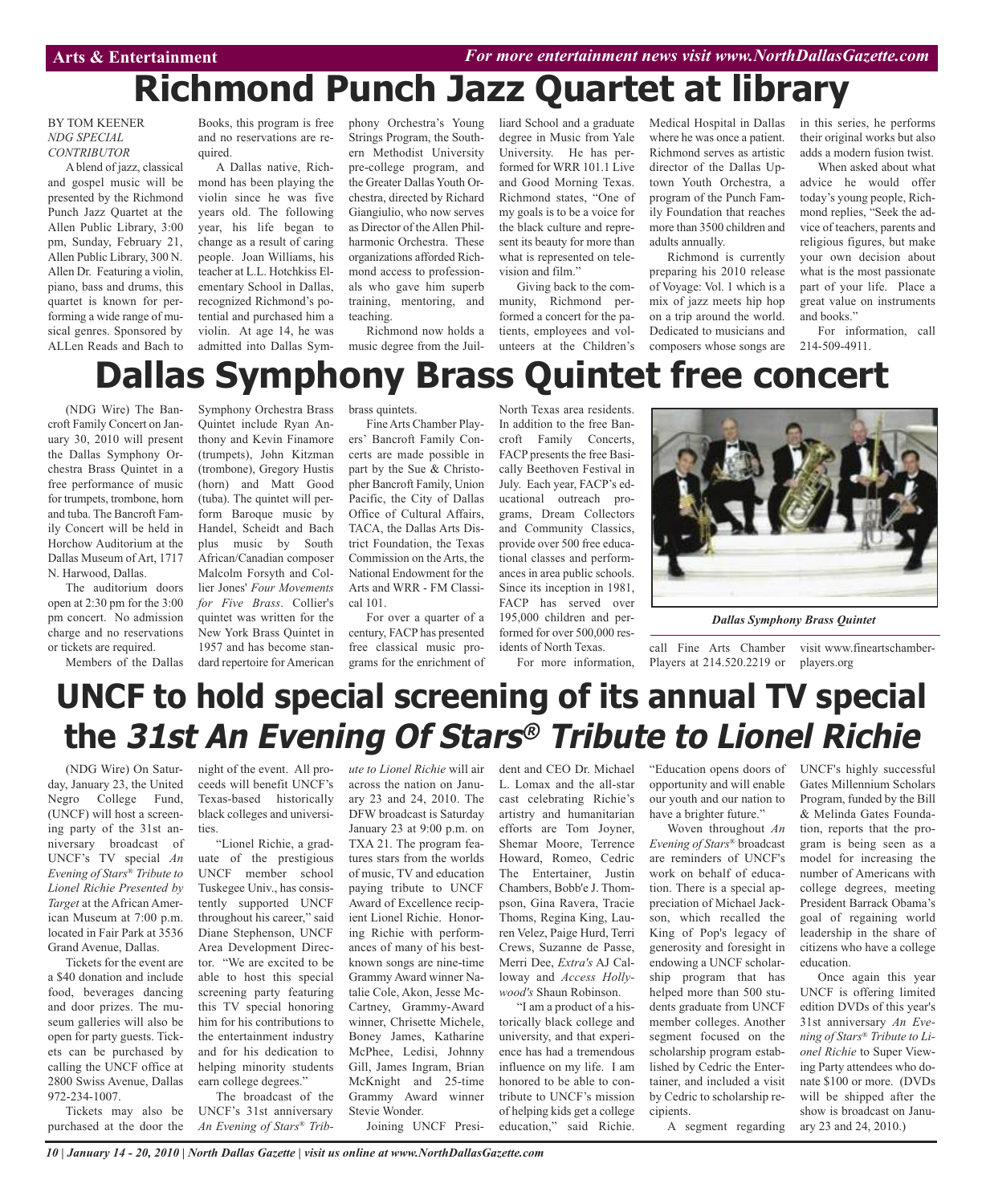### **Take Charge of Business at Texas Business Conference in Denton**

(NDG Wire) The dynamics of today's fast-paced, challenging economy can make it difficult for employers to keep up with laws affecting their businesses and workers. To address that, the Texas Workforce Commission (TWC) is inviting Denton-area business owners and managers to the Texas Business Conference on Friday, January 22.

"The conference helps employers recognize how laws affect them and their workforce," said TWC Chairman and Commissioner Tom Pauken. "Tools presented at the event will give employers the information they need to operate a business effectively. Texas is a great place to do business, and we need to do our part at TWC to encourage job creation and economic growth in the private sector, while helping our employers address the regulatory challenges of employment law."

Chairman Pauken and his staff will present practical, up-to-date information and tips to avoid costly pitfalls when operating a business and managing employees.

Agency attorneys and staff will discuss employee handbooks, hiring and retention, firing, workplace investigations, Unemployment Insurance (UI), preparing for UI hearings, wage and hour laws, workers' compensation and more.

Participants will receive the latest edition of the popular publication Especially for Texas Employers, which addresses basic legal issues regarding hiring and post-employment and work-separation policy. Certified public accountants who attend can earn six hours of continuing

education credit. Other conference participants may qualify for other general professional credit.

The conference is from 8:30 a.m. to 4 p.m. at the Holiday Inn Hotel & Suites - Denton University Area, North Texas Ballroom, 1434 Centre Place Dr. in Denton. Registration is from 7:30 to 8:30 a.m.

Registration is \$85 per person and is nonrefundable. Registration forms can be downloaded at www.texasworkforce.org/twcinfo/tbcforms/tbcform.html, mailed with the fee payable to: Texas Business Conference — TWC, Texas Workforce Commission, 101 E. 15th St., Room 218, Austin, TX 78778.

Space is limited, so participants are encouraged to register as soon as possible.

### **Eight tips to help you choose a tax preparer**

(NDG Wire) The IRS urges people to use care and caution when choosing a tax preparer. Remember, you are legally responsible for what's on your tax return even if it was prepared by an another individual or firm.

Most tax return preparers are professional, honest and provide excellent service to their clients. However, unscrupulous tax return preparers do exist and can cause considerable financial and legal problems for their clients. Therefore, it's important to find a qualified tax professional.

The following tips will help you choose a preparer who will offer the best service for your tax preparation needs.

1. Check the person's qualifications Ask if the preparer is affiliated with a professional organization that provides its members with continuing education and resources and holds them to a code of ethics.

2. Check on the preparer's history Check to see if the preparer has any questionable history with the Better Business Bureau, the state's board of accountancy for CPAs or the state's bar association for attorneys.

3. Find out about their service fees Avoid preparers that base their fee on a percentage of the amount of your refund or those who claim they can obtain larger refunds than other preparers

4. Make sure the tax preparer is accessible Make sure you will be able to contact the tax preparer after the return has been filed, even after April 15, in case questions arise.

5. Provide all records and receipts needed to prepare your return Most reputable preparers will request to see your records and receipts and will ask you multiple questions to determine your total income and your qualifications for expenses, deductions and other items.

6. Never sign a blank return Avoid tax preparers that ask you to sign a blank tax form.

7. Review the entire return before signing it Before you sign your tax return, review it and ask questions. Make sure you understand everything and are comfortable with the accuracy of the return before you sign it.

8. Make sure the preparer signs the form A paid preparer must sign the return as required by law. Although the preparer signs the return, you are responsible for the accuracy of every item on your return. The preparer must also give you a copy of the return.

You can report abusive tax preparers and suspected tax fraud to the IRS on Form 3949-A, Information Referral or by sending a letter to Internal Revenue Service, Fresno, CA 93888. Download Form 3949-A from IRS.gov or order by mail at 800-829-3676.

### **Red Mango to offer franchisees kiosk, self-serve and co-branded options in addition to full-service stores**

All-natural frozen yogurt retailer announces new franchise offerings as part of accelerated growth plan for 2010

> tomers a comprehensive line of made-to-order Red Mango menu items in stylish and engaging retail

> *Red Mango Express,* which offers customers a comprehensive or select line of Red Mango menu items in venues with smaller footprints, such as kiosks and co-branded

> *Red Mango Self-Serve,* which will offer customers the opportunity to serve Red Mango's line of frozen yogurt and toppings themselves, as well as enjoy Red Mango's made-to-order products. These flexible options will enable the Red Mango menu and experience to be delivered in a wide range of real estate platforms including shopping malls, lifestyle centers, captive audience venues, free-standing pads, and traditional strip mall and inline street destina-

environments;

venues; and

tions.

(NDG Wire) Red Mango is expanding its franchise offerings to include kiosk, co-branded and self-serve concepts in addition to the full-service stores that have made the company the fastest-growing retailer of all-natural nonfat frozen yogurt, fresh fruit smoothies, and probiotic iced teas. The move comes as part of a strategic plan to grow the Red Mango brand even more aggressively nationwide in 2010.

"We are adding unprecedented flexibility to increase our market presence while ensuring the integrity of our successful brand and expanding menu," said Dan Kim, founder and CEO of Red Mango.

"Our new store platform extensions and how we deliver our products to the market will allow us to adapt to more venues, reach more customers, secure the best brand exposure and deliver the greatest returns to our prospective franchisees and licensees. Our goal is to serve our all-natural, award-winning products to more people in more ways."

Red Mango franchise opportunities will now include three store formats:

*Red Mango Full-Service*, which offers cus-

DWI patrols from December 18, 2009 through January 3. 2010 in an effort to keep Garland citizens and visitors safe during the Christmas and New Year

Police stepped up their The additional enforcement resulted in 25 DWI arrests.

> No fatality wrecks were reported during the same time period.

The additional patrols were funded by the IM-

*January 14 - 20, 2010 | North Dallas Gazette | visit us online at www.NorthDallasGazette.com |11*

Red Mango kiosk cobranded with Auntie Anne's Pretzels at Burnsville Center Mall in Minnesota, and the Red Mango kiosk co-branded with The Original Soupman at NorthPark Center Mall in Dallas.

The Red Mango Self-Serve platform is scheduled to debut early 2010 in New York and Texas.

"Stores that will be developed from Red Mango's record number of franchise agreements awarded this year will be opened based on this variety of platforms," said James Franks, vice president of franchise sales for Red Mango.

"Our expanded real estate offerings have attracted highly-skilled multi-unit franchisees and licensees looking to add the Red Mango brand to their growing portfolio of successful businesses. In addition, entrepreneurs entering the franchising arena have also welcomed the additional options."

Kim added, "With the introduction of our new self-serve platform, we will be the only frozen yogurt retailer to embrace a versatile and adaptive portfolio of real estate solutions through which we will be able to deliver our innovative and evolving menu"

**Holiday DWI patrol results** (NDG Wire) Garland LIZATION GRANT that is

The Red Mango Express platform has been tested successfully in select markets across the U.S. Current versions of this platform include the Red Mango kiosk at the MSNBC.com Digital Café at 30 Rockefeller Center in New York City, the Red Mango kiosk at the University of Southern California in Los Angeles, the

> sponsored by the Texas Department of Transporation.

The grant's aim is to enforce DWI laws for all drivers with a special emphasis on Driving Under the Influence by Minors.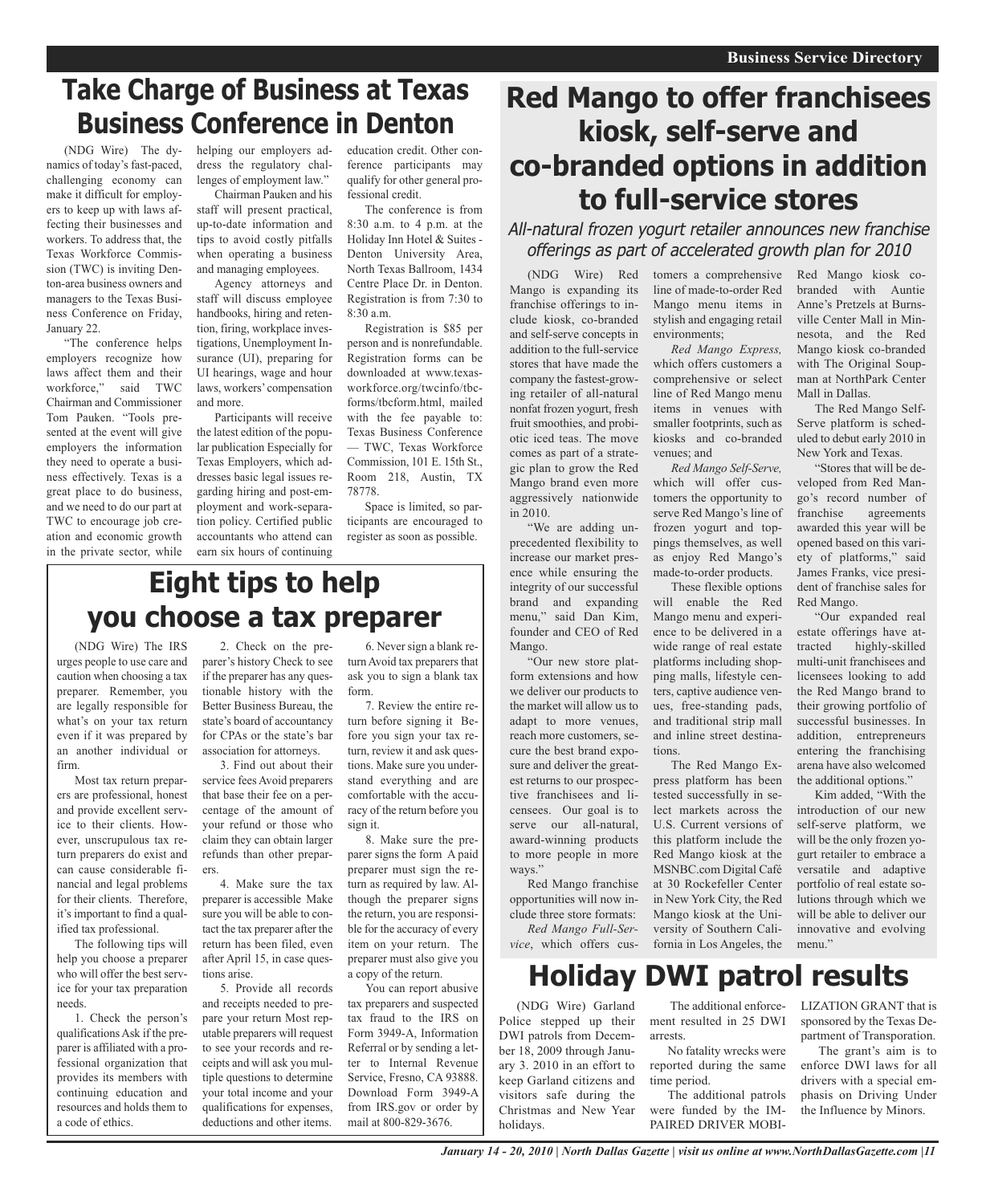# **Girl Scout cookie time: season kicks off January 8**

Munch - features real premium cranberries and creamy, white fudge chips. Everyone's favorite Girl Scout Cookies are still available: Do-Si-Dos, Tagalongs, Trefoils, Samoas, Dulce de Leche, Lemon Chalet Cre-mes, and the world-famous Thin Mints. The Girl Scout Cookie Program is an integral part of Girl Scouts' Business and Economic Literacy initiative for girls in grades K through 12. What started out as a bake sale has turned into a sophisticated leadership program where girls learn valuable life & business skills: goal setting, public speaking, teamwork,

(NDG Wire) Every year, millions of girls across the United States gain valuable knowledge while providing the community with a special treat—Girl Scout Cookies.

The Girl Scout Cookie Program began in Northeast Texas on January 8 and goes through the end of March. One new Girl Scout Cookie joins the cast this year: Thank U Berry

### **ISSUES**, continued from Page 1

#### tomer base.

tion to the "new" *North Dallas Gazette*, attractive advertising packages, including complimentary editorial opportunities will be offered during the first quarter of this year. In addition, *NDG* wel-

comes the area's business and cultural organizations' feedback as to how the publication may better serve their needs.

Inquiries can be directed to Trudy Voigt at 214-532-6848 or tvoigt@ northdallasgazette.com.

#### By way of introduc-

# **HAPPINESS**, continued from Page 1

terest in our happiness.

We need a strategy to fight back, to help us reframe decisions linked to our happiness. So what researchers from UCLA did was they asked people to choose between a luxury car with the basic features, or the same car with all the bells and whistles, for only 10 percent more cost.

Most people, when they made the choice from the narrow perspective of simply comparing the two models, chose the upgrade.

A separate group of people were then given the same choice, but these peo-

ple were also told that buying the basic version was like getting almost the same car as the luxury version, but the difference in cost would be enough to pay for a couple of years worth of gas.

Simply framing the decision a bit more broadly caused most people to choose the basic car. Same choice, same demographic, but the emphasis was on spending less, not more."

A lesson from this is that instead of measuring the cost of everything in terms of money, its more useful to think of what

economists call the opportunity cost which measures cost in terms of the next best thing we have forgone.

In this spirit, Abey described the concept of happiness opportunity cost, where the measurement is happiness forgone.

Closely linked to that is the idea of happiness arbitrage, which refers to the potential to increase happiness without spending more.

Abey conducted some research with AXA to show a simple way of getting people to apply this idea. "We asked a focus brand awareness, responsibility, money & time management, financial literacy and grassroots entrepreneurship in its finest form.

The entire Girl Scout Troop sets a goal and follows a plan leading toward that goal. Girl Scout Troops use funds from the Girl Scout Cookie Program to fund service projects, exciting educational field trips, and other leadership activities.

Whether girls are dreaming of becoming a doctor, teacher, businesswoman, president of the PTA, or superstar athlete, the Girl Scout Cookie Program gives them the self-es-

group of people what they could do with \$10 to \$20 to make themselves happy," he said. "Instead of trying to buy a small luxury item or trinket, they mostly responded that they'd use the money to have a cup of coffee with a friend. The focus was spending time with a friend, and not what they bought with the money. Again, they asked the group what would they do with \$100, and most of them responded by saying they'd spend it on an evening out with friends. The centerpiece was the fellowship of their company, teem they need to reach for the stars.

Many successful women have credited their business skills to the Girl Scout Cookie Program, making it the premiere business and economic literacy program for girls in the United States. As one successful Dallas entrepreneur put it, "It's not about how many cookies are sold or which girl sells the most - It really is about learning to create a business plan, how to sell, and how to deliver on a promise."

The Girl Scout Cookie Program also promotes community service. Project Troop to Troop is a Girl

Scout service initiative that encourages members of the community to buy packages of Girl Scout Cookies to donate to the U.S. Armed Forces.

Last year, Project Troop to Troop generated more than 127,000 packages of Girl Scout Cookies. Project Troop to Troop Cookies are transported to Fort Hood, the USO, the American Red Cross and ultimately service men and service women at home and abroad. Girl Scout Cookies will also reach local Veterans' Organizations and wounded soldiers.

For information visit www.texascookietime.com.

not the meal they bought or the show they'd see with them."

"The most telling thing I encounter is a test I give people in my seminars," he said. "Shortly after the last episode of wildfires in California, I began asking people what they would run back into their house to save if they could only get one thing before it went up in flames.

Do you think they grabbed the \$3,000 flat screen TV or the \$1,000 leather jacket? No – most people respond by saying they'd rescue photos. Family photos tucked away in a \$5 photo album possessed more value than any expensive material good in the house, and that illustration hits home with people more than anything"

"At the end of the day, we need to let the realization sink in that it is not only possible, but desirable, for us to work on increasing our happiness without necessarily increasing our spending. And by having in the back of your mind the things that make you most happy it makes it a lot easier to say no to people trying to upsell you."

### **OPPORTUNITIES**, continued from Page 3

jobs.

would invigorate the economy, provide an opportunity to train and employ a new, highly skilled workforce in the building trades, and strengthen nuclear power.

In fact, some manufacturers already have begun to expand their facilities and payrolls in anticipation of new nuclear business.

Two companies broke ground this summer on a facility to build heavy components for nuclear reactors in Newport News, Va., a \$360 million investment by AREVA that will create 500

Also, a turbine-generator supplier by Alstom reopened and expanded its manufacturing plant in Chattanooga, Tenn., as part of a \$200-million investment that's expected to create 350 jobs. Other plants are opening in Louisiana, Pennsylvania and North Carolina. So far, about 15,000 jobs in nuclear power have been created. But that's only a start.

A company planning to build a new nuclear plant in Maryland estimates that the project will generate 11,000 jobs, mainly in manufacturing. Among the jobs created are 1,800 in plant construction and 400-800 permanent jobs in plant operation and maintenance. And secondary jobs are generated in the surrounding communities, along with revenue for state and local governments, which, in turn, creates jobs.

The average nuclear plant generates \$430 million a year in total output for surrounding areas and nearly \$40 million per year in labor income. Considering the economic benefits,

it's no surprise that polls show overwhelming support for building additional nuclear units from people who live near existing plants.

The pace of nuclear power growth depends on several factors. One is passage of climate-change legislation. Earlier this year the House of Representatives approved a bill requiring an 80 percent cut in greenhouse-gas emissions by 2050.

To reach that goal, the Environmental Protection Agency estimates that about

130 additional nuclear plants would need to be built. The nuclear industry says this would create 350,000 jobs.

Nuclear power development also depends on financing support from the federal government. Congress has made \$18.5 billion available for government loan guarantees, but that would cover just five or six nuclear plants. Obviously, the level of support needs to be raised substantially.

So it is possible to produce jobs and clean energy. More than possible, it is essential.

If the economy doesn't turn around soon, the problem of unemployment and the millions of people furloughed into part-time work or have stopped looking for jobs will only worsen, and the economy will stagnate. How better to promote growth than to stimulate investment in manufacturing facilities and American workers?

*Emmanuel K. Glakpe is professor of mechanical engineering at Howard University.*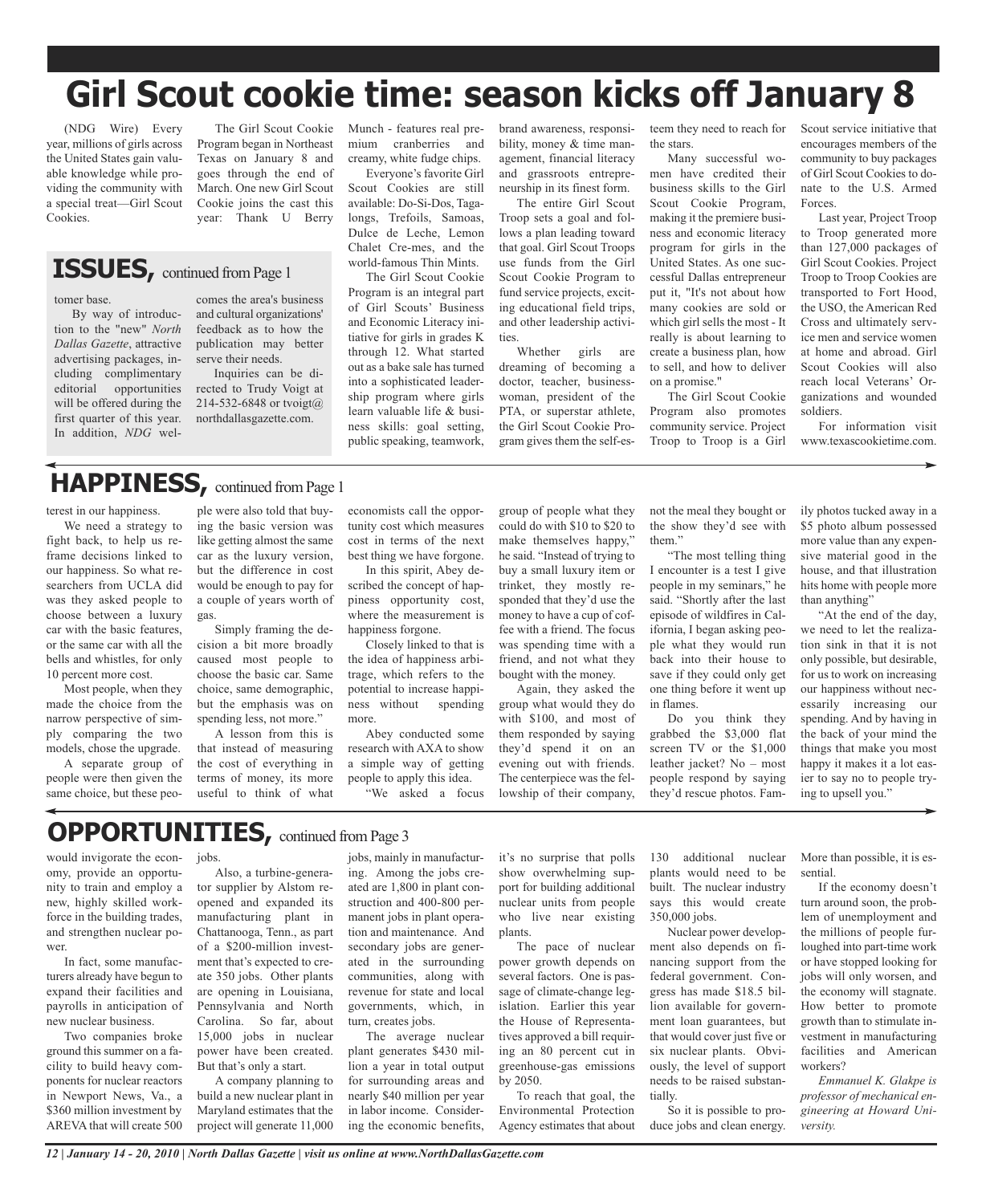### **Congresswoman Johnson's statement on Haiti Earthquake**

(NDG Wire) Congresswoman Eddie Bernice Johnson released the following statement on the earthquake that occurred Tuesday in Haiti:

"My thoughts and

prayers are with the victims in Haiti. of yesterday's earthquake near the Haitian capital of Port-au-Prince, and with those in other parts of the world who are frantically trying to contact loved ones

President Obama has made a commitment to deliver immediate humanitarian relief to the people of Haiti, and I fully support his effort to mobilize American

resources. He recognizes, as I do, that the long-term challenges within Haiti make the unwavering support of the United States even more critical."

**INTERNSHIPS, continued from Page 6** 

students need to take advantage of our facilities," Dean said. "After fulfilling an internship, students gain a sense of pride, as well as being able to seek greater opportunities because of the experience they have gained." According to Dean, some companies are even willing to pay for students' graduate school if employed by them.

Tiffani Davis, a fall 2008 professional MBA graduate, said she has fulfilled three internships during her college career. "I have gotten all of my internships through relationships that the School of Business and Industry has with our Office of Internship and Career Development," said the 23-year-old Dallas native. After Davis spoke with officials at SBI about various companies and industries she was interested in, the internship office scheduled interviews for her. "They make the process of finding internships much easier than searching on my own," she said.

Davis believes that with

### **Advertising Account Manager Need Immediately**

- Must be
- Able to telemarket effectively
- Willing to coldcall effciently • Skilled in Microsoft
- Word and Outlook • Able to demonstrate
- good people skills • Able to accept Draw
- against Commissions • Willing to work in Plano and surrounding areas

**Interested candidates please email your**

**resume to tvoigt@ northdallasgazette.com** the economy in a recession, internships also give students a leg up against their colleagues. She said employers tend to prefer students who have on-the-job experience and training. "After being on my internship this past summer, I was given an offer," she said. "I did not have to worry my last semester about trying to find a job and deal with that stress." Davis received an offer from her most recent internship with JP Morgan in New York. She said not only do internships help gain experience and open doors, but also some offer long-lasting opportuni-

ties and positions. Brie Lewis, 26, a 2005



**Opportunities** Hobby Lobby is a leader in the Arts & Crafts ndustry with nearly 450 stores located in 34 states. Candidates must have previous retail store management experience in one of the following: Supermarket chain, Craft chain, Mass merchant, Drug chain, Building Supply chain Must be willing to relocate. **Benefits include: • All Stores Closed on Sunday!** • Competitive Salaries • Paid Vacations • 401K Plan • Medical/Dental • Life Insurance • Merchandise Discount • Flex Spending Plan Qualified Candidates with **Retail Management** experience as listed above must apply on-line.

www.hobbylobby.com

professional MBA graduate, is proud to say that four years after graduation, she is still with the same company. The Philadelphia native currently works for Decatur Pharmaceutical in New York. "While on internship, I was able to decide what it was that I

wanted to do and not do," Lewis said. Lewis said she feels her internships prepared her for the professional world. She said she gained a lot of invaluable work experience, including being able to meet deadlines and work well in groups.



### **Suppliers of Goods, Services and Construction**

Review Competitive Opportunities at www.bidsync.com www.garlandpurchasing.com



PURSUE A CAREER AS A POLICE OFFICER OR FIREFIGHTER!

• Competitive wages • Array of benefits • Education incentive pay • . . . and more

SIGN UP TO TAKE THE CITY OF IRVING'S NEXT CIVIL SERVICE ENTRANCE EXAM. CALL (972) 721-2532 TO REGISTER.

*The City of Irving does not discriminate on the basis of race, sex, religion, age, or disability in employment or the provision of services. www.cityofirving.org*

### **WE NEED YOUR HELP!**

As the *North Dallas Gazette* rebrands to embrace all cultures in our distribution area, we are asking for your help in providing us with any information that may assist us in more diversely serving our community. While providing our readers with valuable information and education, we successfully work with area business owners by introducing patrons to their products and services through our attractive advertising packages.

Please help us spread the word. The *North Dallas Gazette* is actively seeking editorial ideas and advertising clients from our distribution area. We are fortunate to live in such a culturally rich community. From all kinds of businesses, associations, and cultural organizations, to school news, entertainment, and more … our goal is to serve every person with every interest, background, and religion. We thank you ahead of time for your assistance.

**Trudy Voigt, VP Sales and Marketing tvoigt@northdallasgazette.com | 214-532-6848**

**INVITATION TO BID** 

### EAGLE CONTRACTING L.P.: an Equal Opportunity Employer, is soliciting Minority Owned and Women Owned Business Enterprises for Subcontract and Material Supply Bids for the following project: **Trinity River Authority of Texas Central Regional Wastewater System Phase IV-C Pump Station Improvements Bid Date:** Tuesday, January 26, 2010 & 2:00 p.m. Contact: **Roy Ewen** Metro: 817-379-1897+Fax, Metro: 817-379-0610 Mail to: Eagle Contracting L.P. P.O. Box 1600, Keller, TX 76244 **INVITATION TO BID**

**EAGLE CONTRACTING L.P.:** an Equal Opportunity Employer, is soliciting Minority Owned and Women Owned Business Enterprises for Subcontract and Material Supply Bids for the following project:

> **Trinity River Authority of Texas Central Regional Wastewater System**

**Phase I Aeration Basin Improvements** 

**Bid Date:** Tuesday, February 2, 2010 @ 2:00 p.m.

Contact: **Jimmy Smith** Metro: 817-379-1897. Fax, Metro: 817-379-0610

> Mail to: Eagle Contracting L.P. P.O. Box 1600, Keller, TX 76244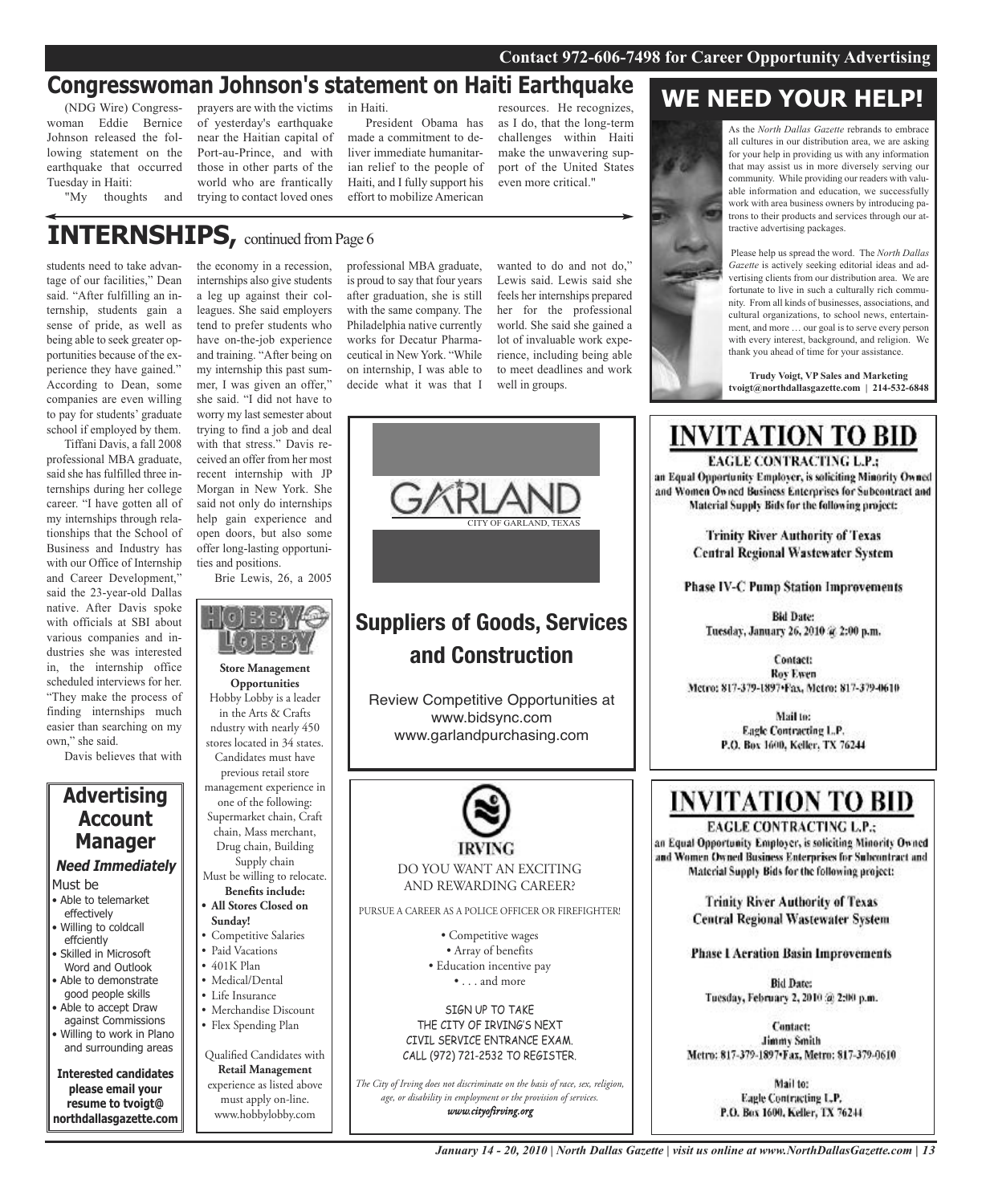# **Construction begins on King National Memorial at the Mall**

BY KAREN BRUNDIDGE

(NNPA) For 13 years, Ed Jackson has been steeped in a struggle to make a dream come true. He is chief architect for the Martin Luther King Jr. Memorial on the Northeast side of the Tidal Basin lining up with the Abraham Lincoln and Thomas Jefferson memorials.

President Jefferson wrote the Declaration of Independence. President Lincoln saved the Union and signed the Emancipation Proclamation. Scholars credit King with providing the road map for all Americans to realize the ideals of equality and justice.

"For me, I am still holding my breath, Jackson said. "I can't exhale until we have the final dedication."

The memorial, scheduled to open next year, would be the first to honor a Black man on the National Mall. It will cost \$120 million, only \$13 million of which remains to be raised.

tinue to help support the memorial to complete the dream," said Dina Curtis, director of the memorial project. Anyone can make a donation by going to www. b u i l d t h e d r e a m . o r g , www.buildthedream.org or calling 1-888-4-THE-DREAM.

It's a dream 26-year-old DC resident Ebony Jackson has also been waiting for. Jackson is an employee of a tourist shop near the site of the King Memorial. She knows that many civil rights icons contributed to the movement, but she is glad that Dr. King is having his statue built where every American and tourist can see it.

"Now kids will say I've seen Jefferson, Lincoln, and now we finally get to see Dr. Martin Luther King," Jackson said. "I am excited that he will have a place on the mall."

"We hope people con-ticipating that this will bring People working on the project are excited, too, anpeople together even more.

"I think the memorial is significant. It says that Dr. King belongs to us all; he advocated non-violence to achieve social change. And that affects all cultures and all people," said Dina Curtis, among the project workers.

Preparation for construction began just before Christmas, but a wooden fence blocking off the construction trailers on Independence Avenue is the only sign that construction has began. In the next few weeks, people driving by can expect to see big earth zoning equipment, cement, and to hear the familiar sounds of bulldozers going to work.

When finished, the threeacre memorial will feature a 28-foot-tall statue of King with his arms folded across his chest. According to the memorial project's website, natural elements water, stone, and trees are used to underscore the themes of justice, democracy, and hope. Large majestic trees like pine, oak

and magnolias will exhibit seasonal change and annual growth.

It was about 20 years ago when six men were sitting around a kitchen table in Silver Spring, Md., discussing the possibility of a memorial the civil rights icon. These men were members of Alpha Phi Alpha and they thought that Dr. Martin Luther King Jr., who belonged to the same fraternity, should have a revered place on the National Mall, just as he did in history.

They headed to Capitol Hill to try to lobby legislators to support their idea. In 1996, Congress passed a bill authorizing a King monument on the Mall. The National Capital Planning Committee approved the site in 1999. But it took the memorial foundation 13 years of intense fundraising effort to raise most of the \$130 million needed to construct the memorial and to break ground.

Last weekend, several young people braved subzero temperatures at the Mall to peak at the site where their hero will be in majestic display a year from now. They were touched, they said.

Fifteen-year-old Charles Hall said he would work hard to fight stereotypes of young Black youth. He wants to keep the legacy alive by focusing on education.

"I've been staying on top on my grades to make sure that I don't kill the dream," he said.

On January 18, Metro DC will be honoring the legacy of Dr. Martin Luther King Jr. in a variety of ways,

including a "day on," instead of a "day off." Many will be volunteering and working in their communities, instead of just sitting at home watching television or playing video games.

Volunteerism on MLK day is the appropriate spirit of the day, they said.

"We all need each other, and it shows the patriotism, love, and appreciation for him," said 35-year-old Amadu Cham from Maryland. "It is not about one race over another. We are all brothers and sisters; we are all one people."

**Sister Tarpley Thinks You Should Share Your Milestone Events With The Community....** Take advantage of our special 1-time advertising rate to advertise your:



### **McKinney Main Street helps kick off the 2010 Relay For Life**

(NDG Wire) McKinney Main Street has partnered with Relay For Life to host the 2010 Community Kickoff in Historic Downtown McKinney. The event will

take place at the McKinney Performing Arts Center (MPAC) on Friday, Jan. 22 at 6 p.m. The Community Kickoff is a way to educate potential participants about the of-

ficial Relay event, which will be held on April 30 through May 1 from 7 p.m. until 7 a.m. at the Ballfields at Craig Ranch.

Relay For Life is the

American Cancer Society's (ACS) national fundraising event to raise money to fight all types of cancer in children

**FELLOWSTOP BAFTIET CHORCH** *<b>ONE ANALISES The New Light Church* For Kingdom Building 200 BELMONT DRIVE - ALLEN, TX 75013 (972) 359-9956 - www.fbcofallen.org ENCOURAGING, EMPOWERING, EVANGELIZING *"Taste and see that the LORD is Good."* **Sunday School 9:30AM Sunday Worship Service 11:00AM** Sunday Morning Services **Thursday Night Live At The Light 7:00PM &ISAM SlovElenertary** 10:45 AM Story Elementary 1550 Edelweiss - Allen, Tx **Come, Experience** Wednesday Night Line **The Light!** Med Frager Service (Bible Study **www.newlightchurchdallas.org 7:05 PM** 200 Belmont Dr - Allen, To **9314 Elam Rd. | Dallas, TX 75217 214.391.3430** Shaun Rabb, Senior Pastor *14 | January 14 - 20, 2010 | North Dallas Gazette | visit us online at www.NorthDallasGazette.com*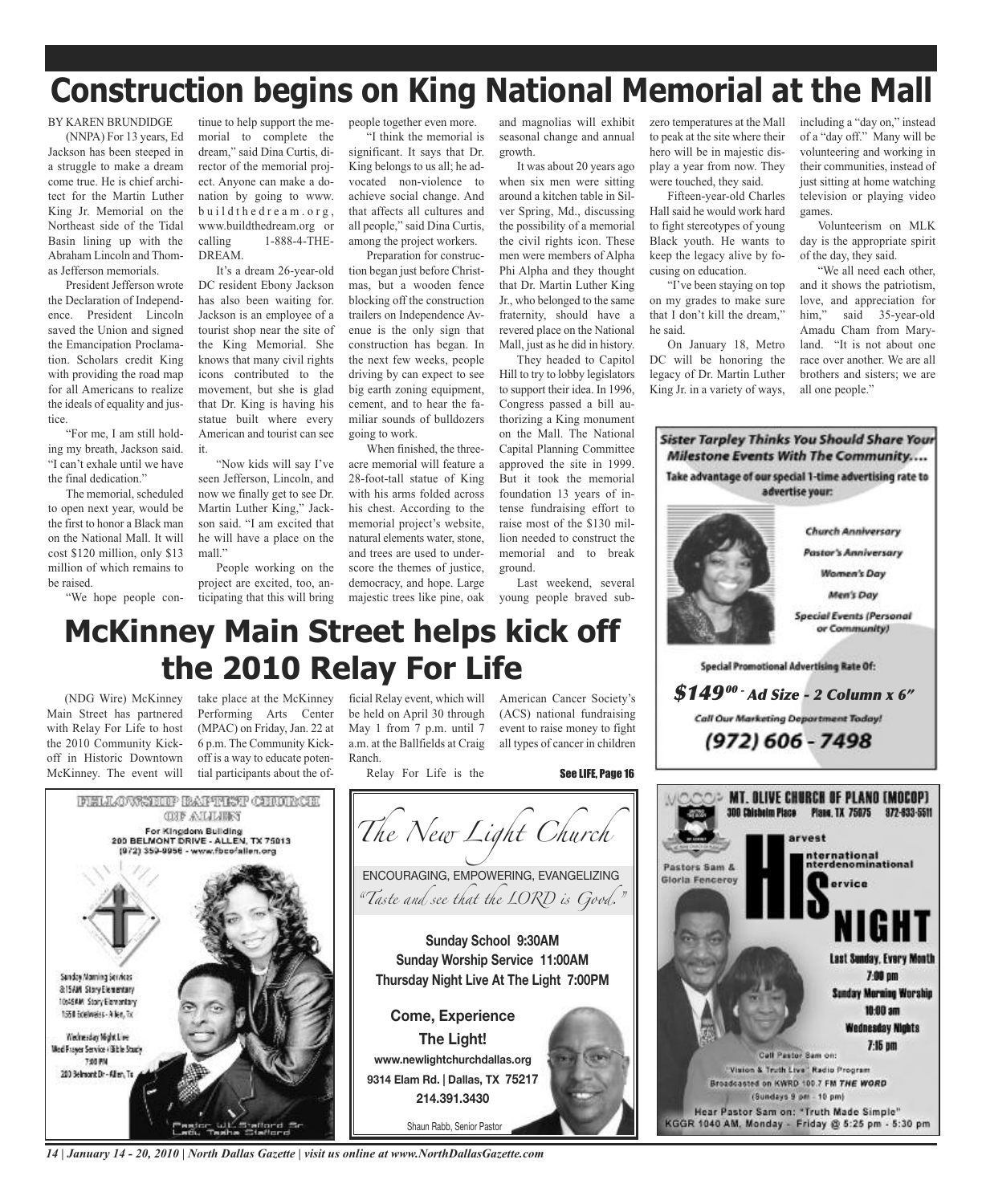#### **Sister Tarpley**



*"Therefore if any man be in Christ, he is a new creature: old things are passed away; behold, all things become new."* 2 Corinthians 5:17 (KJV)

Happy New Year! 2010 is a 'New Year and a New Decade'. This could be a fresh start and a second chance for individuals who want a new start. Now is a great time for you.

Bill Lott, my son-in-law, was a committed golfer, he played often and on a regular schedule. This was before he became a husband and especial a father. He discovered that his priories had changed.

In golf, a mulligan is a golf term which allows a player to play a second shot off the first tee if the first shot is poor. It's a second

## **Another Chance Today**

chance to get a fresh start without penalty.

Sometimes in life an individual may want or need a mulligan, a new start. Christ represents the invitation to throw away your first life and begin anew with Him as a new creature.

The Promised Land represented a new life for the people of Israel who had lived a life of bondage and slavery in Egypt. Read Deuteronomy Chapter 8. It is also symbolic of a new life in Christ. It says we are no longer going to be driven by the things of our old nature, but Christ now lives in us to live a righteous and holy life. This does not mean that we are perfect, but that we are forgiven.

A new life in Christ has nothing to do with church attendance or even going goods things for people. Christ said there will be many people who will claim Him as their Savior but they never really knew Him. In other words, there was no evidence of the living Savior in them. *"Many will say to me in that day, Lord, Lord, have we not prophesied in thy name? and in thy name have cast out devils? and in thy name done many wonderful works? And then will I profess unto them, I never knew you: depart from me, ye that work iniquity."* Matthew 7:22 & 23 (KJV)

Jesus invites everyone to partake of the new life He offers. The new life that He died on the cross for everyone to have. An individual must only believe, and then invite Him to remove your sins and allow Him to live as your Lord and Savior through your new life, in

this New Year and in this new decade. "*Behold, I stand at the door, and knock: if Any man hear my voice, and open the door, I will come in to him, and will sup with him, and he with me."* Revelations 3:20 (KJV)

If you have never had a mulligan in your life, now is your time to let Jesus give you a brand new start. All you have to do is ask Him for your mulligan today, in 2010 and the start of a new decade. He died to do this for you. "*Of His own will begat He us with the word of truth, that we should be a kind of firstfruits of His creatures.*" James 1:18  $(KJV)$ 

There are times when talking to Jesus is not easy, because that takes faith in Him, whom you have never seen. It's hard enough to



*Bill Lott, son-in-law of Sister Tarpley*

communicate with others that you see often. They can become hardheaded and self-centered. Ask Jesus to help you to understand them and what they may be going through this New Year and new decade. Ask Him to help you to talk to others in soft words, always. Ask Jesus to help you think of others and see their point of

view, their needs and their situations so that you can interact appropriately. Ask Him help you to love others through Him this New Year. "*Wherefore, my beloved brethren, let every man be swift to hear, slow to speak, slow to wrath: For the wrath of man worketh not the righteousness of God."* James 1:19 & 20.

### LIFE, continued from Page 15

and adults, men and women. It is a volunteer-driven, local community event in which teams of 8 to 15 members commit to camp overnight, from 7 p.m. to 7 a.m., with each participant raising a minimum of \$100 through pledges and fundraising activities. More than 91 cents of every dollar raised at Relay goes to the ACS to

fund cancer research and patient services that can directly benefit McKinney residents.

"McKinney Main Street is honored to support and participate in such an important cause," said Ty Lake, Main Street Program Director. "So many people have been affected by cancer. With more than 128 businesses located in Historic Downtown

McKinney, it made perfect since to launch the Kick-Off downtown and do our part to help increase community awareness."

The Community Kick-off is free and open to the general public. It will provide opportunities for event attendees to learn how to form a team, sign up as a survivor or caregiver, purchase luminaria, become a sponsor or serve on one of several committees. Relay For Life officials will be on hand to answer questions and provide information.

Mayor Brian Loughmiller will welcome the crowd, and Jon Christopher Davis of Lone Star Attitude will take center stage to perform a concert during the

evening's awareness activities. Davis, a McKinneybased singer/songwriter, will introduce the theme song which he recently composed for Relay For Life.

"McKinney's Relay For Life has been named the #1 Relay out of 54 in the North Texas Region," said Becky Neeley, Relay for Life Co-Chair. "McKinney's Relay is

larger than those held in Dallas, Fort Worth, Austin and San Antonio. In its first eight years, Relay For Life of McKinney has raised almost \$2.4 million dollars for the fight against cancer, and we are extremely grateful to our wonderful community for the ongoing support."

For more info call 972- 547-2660.